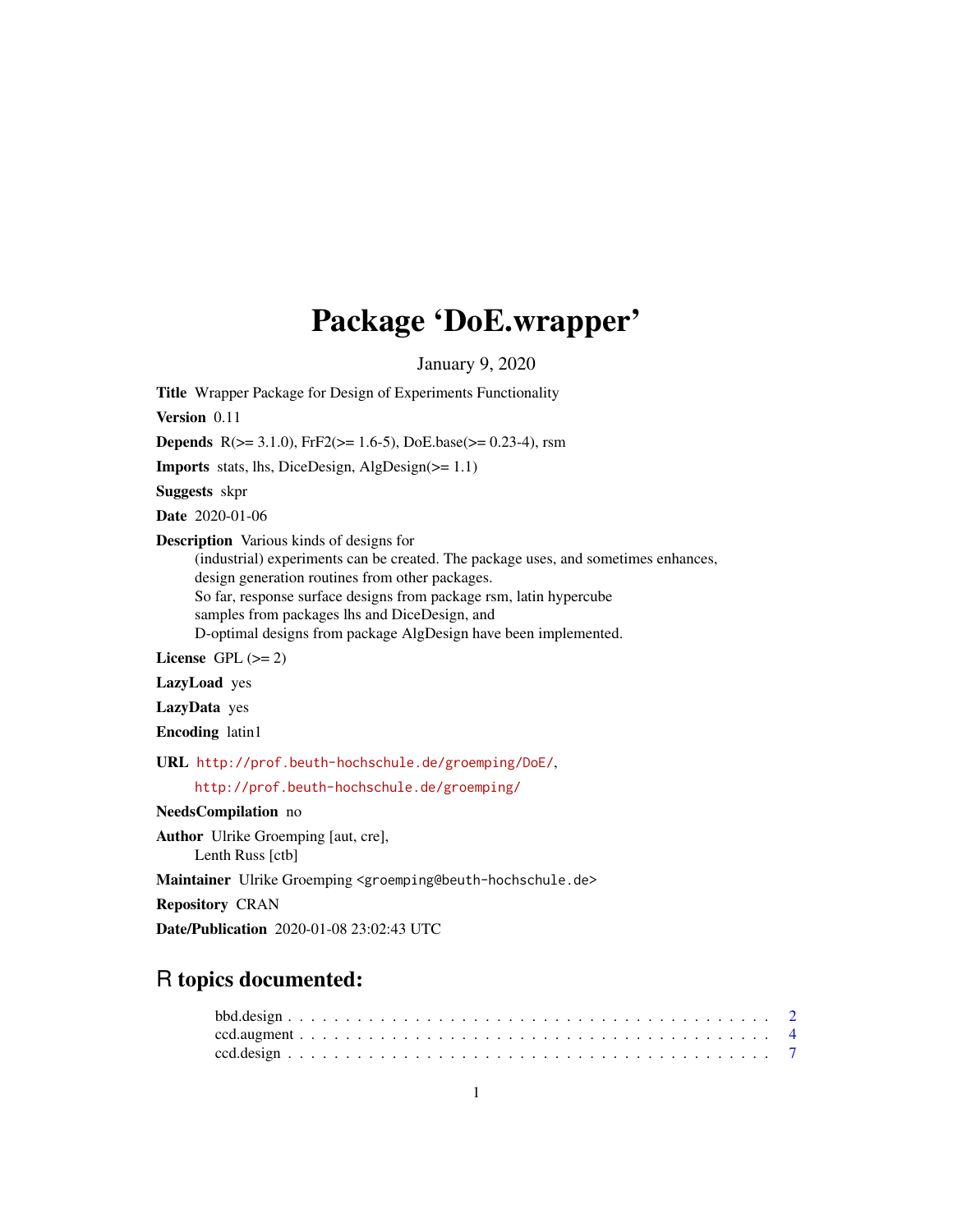# <span id="page-1-0"></span>2 bbd.design

| Index | 34 |
|-------|----|

<span id="page-1-1"></span>bbd.design *Function for generating Box-Behnken designs*

# Description

Function for generating Box-Behnken designs, making use of package rsm

# Usage

```
bbd.design(nfactors, ncenter=4, factor.names = NULL, default.levels=c(-1,1),
         block.name=NULL, randomize=TRUE, seed=NULL, ...)
```
# Arguments

| nfactors     | number of factors                                                                                                                                                                                                                                                                                                                                                                                                          |
|--------------|----------------------------------------------------------------------------------------------------------------------------------------------------------------------------------------------------------------------------------------------------------------------------------------------------------------------------------------------------------------------------------------------------------------------------|
| ncenter      | integer number of center points for each block                                                                                                                                                                                                                                                                                                                                                                             |
| factor.names | list of scale end values for each factor (the middle value is calculated);<br>names are used as variable names;<br>the names must not be $x1, x2, \ldots$ , as these are used for the variables in coded<br>units:<br>if the list is not named, the variable names are A, B and so forth; in the coded<br>units used in attribute desnum, $-1$ corresponds to the smaller, $+1$ to the larger<br>value.                    |
|              | default. levels default levels (vector of length 2) for all factors for which no specific levels are<br>given; must consist of two numeric values for the scale ends, the default middle<br>level is calculated                                                                                                                                                                                                            |
| block.name   | name of block factor that distinguishes between the blocks; blocks are usable<br>for nfactors=4 and nfactors=5 only, block.name is ignored otherwise.                                                                                                                                                                                                                                                                      |
| randomize    | logical that indicates whether or not randomization should occur                                                                                                                                                                                                                                                                                                                                                           |
| seed         | optional seed for random number generation in randomization<br>In R version 3.6.0 and later, the default behavior of function sample has changed.<br>If you work in a new (i.e., $\ge$ = 3.6.-0) R version and want to reproduce a random-<br>ized design from an earlier R version (before 3.6.0), you have to change the<br>RNGkind setting by<br>RNGkind(sample.kind="Rounding")<br>before running function bbd.design. |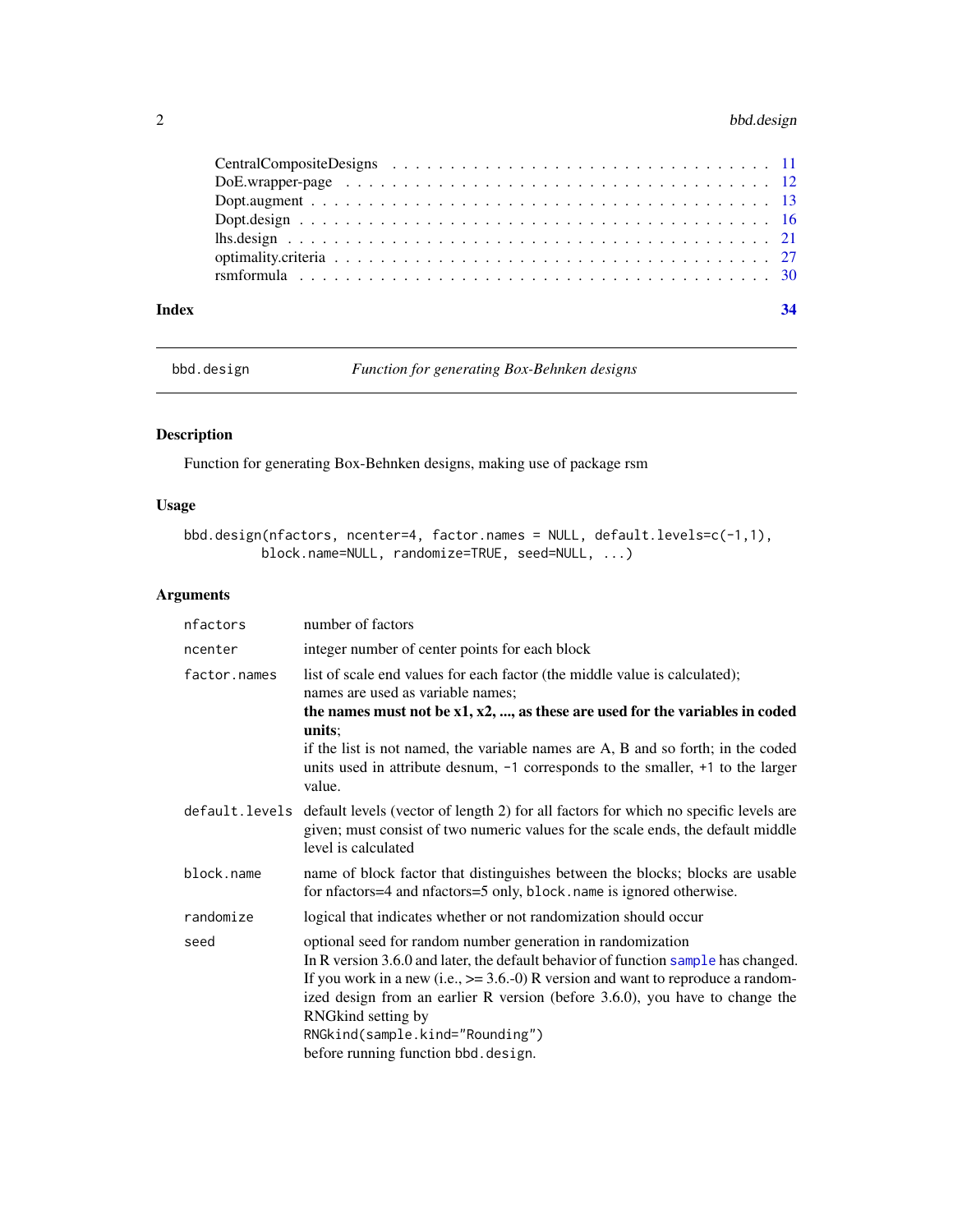<span id="page-2-0"></span>

|   | It is recommended to change the setting back to the new recommended way af- |
|---|-----------------------------------------------------------------------------|
|   | terwards:                                                                   |
|   | RNGkind(sample.kind="default")                                              |
|   | For an example, see the documentation of the example data set VSGFS.        |
| . | reserved for future usage                                                   |

#### Details

Function bbd.design creates a Box-Behnken design, which is a design for quantitative factors with all factors on three levels. Box-Behnken designs should not be used if the combinations of the extreme levels of the factors are of interest (cf. also Myers, Montgomery and Anderson-Cook 2009). There are designs for 3 to 7 factors, and the unreplicated versions of these have 14 (3 factors), 24 (4 factors), 40 (5 factors), 48 (6 factors), and 56 (7 factors) runs plus the specified number of center points ncenter.

Function [bbd](#page-0-0). design is an interface to function bbd from package rsm that makes this design accessible using similar syntax as used in packages DoE.base and FrF2 and creates an output object that is also treatable by the convenience functions available in package DoE.base.

Currently, creation of replications and repeated measurements - as would be usual for other design functions - is not implemented. This is planned for the future, but does not have high priority.

#### Value

The function returns a data frame of S3 class [design](#page-0-0) with attributes attached. The data frame itself is in the original data scale. The matrix desnum attached as attribute desnum contains the coded data, the attribute run.order contains the standard order and the actual run order of the design (contrary to package rsm, the row names of the design refer to the actual rather than the standard run order).

The attribute design.info is a list of design properties. The element type of that list is the character string bbd. Besides the elements present in all class [design](#page-0-0) objects, there are the elements quantitative (vector with nfactor TRUE entries), and a codings element usable in the coding functions available in the rsm package, e.g. [coded.data](#page-0-0).

#### Warning

Since R version 3.6.0, the behavior of function [sample](#page-0-0) has changed (correction of a biased previous behavior that should not be relevant for the randomization of designs). For reproducing a randomized design that was produced with an earlier R version, please follow the steps described with the argument seed.

#### Note

This package is still under (slow) development. Reports about bugs and inconveniences are welcome. bbd.design is based on version 1 of package rsm.

#### Author(s)

Ulrike Groemping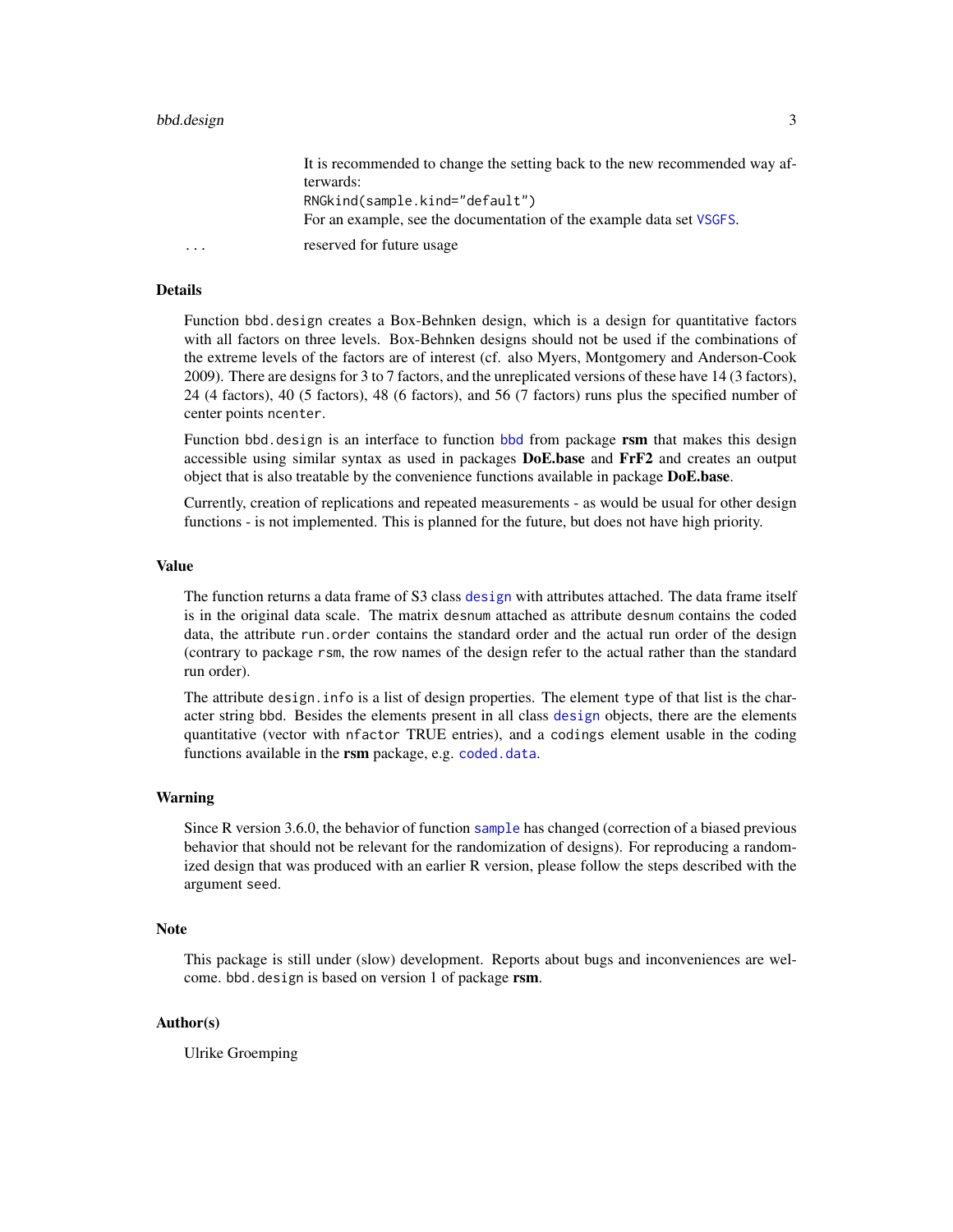#### <span id="page-3-0"></span>References

Box, G.E.P. and Behnken, D.W. (1960). Some new three-level designs for the study of quantitative variables. *Technometrics* 2, 455-475.

Box, G.E.P., Hunter, J.S. and Hunter, W.G. (2005, 2nd ed.). *Statistics for Experimenters*. Wiley, New York.

Box, G.E.P. and Wilson, K.B. (1951). On the Experimental Attainment of Optimum Conditions. *J. Royal Statistical Society*, B13, 1-45.

NIST/SEMATECH e-Handbook of Statistical Methods, [http://www.itl.nist.gov/div898/hand](http://www.itl.nist.gov/div898/handbook/pri/section3/pri3361.htm)book/ [pri/section3/pri3361.htm](http://www.itl.nist.gov/div898/handbook/pri/section3/pri3361.htm), accessed August 20th, 2009.

Myers, R.H., Montgomery, D.C. and Anderson-Cook, C.M. (2009). *Response Surface Methodology. Process and Product Optimization Using Designed Experiments*. Wiley, New York.

#### See Also

See also [FrF2](#page-0-0), [ccd.design](#page-6-1), [lhs-package](#page-0-0), [rsm](#page-0-0)

#### Examples

```
plan1 <- bbd.design(5) ## default for 5 factors is unblocked design, contrary to package rsm
plan1
## blocked design for 4 factors, using default levels
plan2 <- bbd.design(4,block.name="block",default.levels=c(10,30))
plan2
desnum(plan2)
## design with factor.names and modified ncenter
bbd.design(3,ncenter=6,
  factor.names=list("one"=c(25,35),"two"=c(-5,20), "three"=c(20,60)))
## design with character factor.names and default levels
bbd.design(3,factor.names=c("one","two", "three"), default.levels=c(10,20))
```
<span id="page-3-1"></span>

| ccd.augment |
|-------------|
|-------------|

Function for augmenting an existing cube with a star portion, using *package rsm*

#### Description

Function for augmenting an existing fractional factorial with a star portion in case of a late decision for a sequential procedure.

#### Usage

```
ccd.augment(cube, ncenter = 4, columns="all", block.name="Block.ccd",
       alpha = "orthogonal", randomize=TRUE, seed=NULL, ...)
```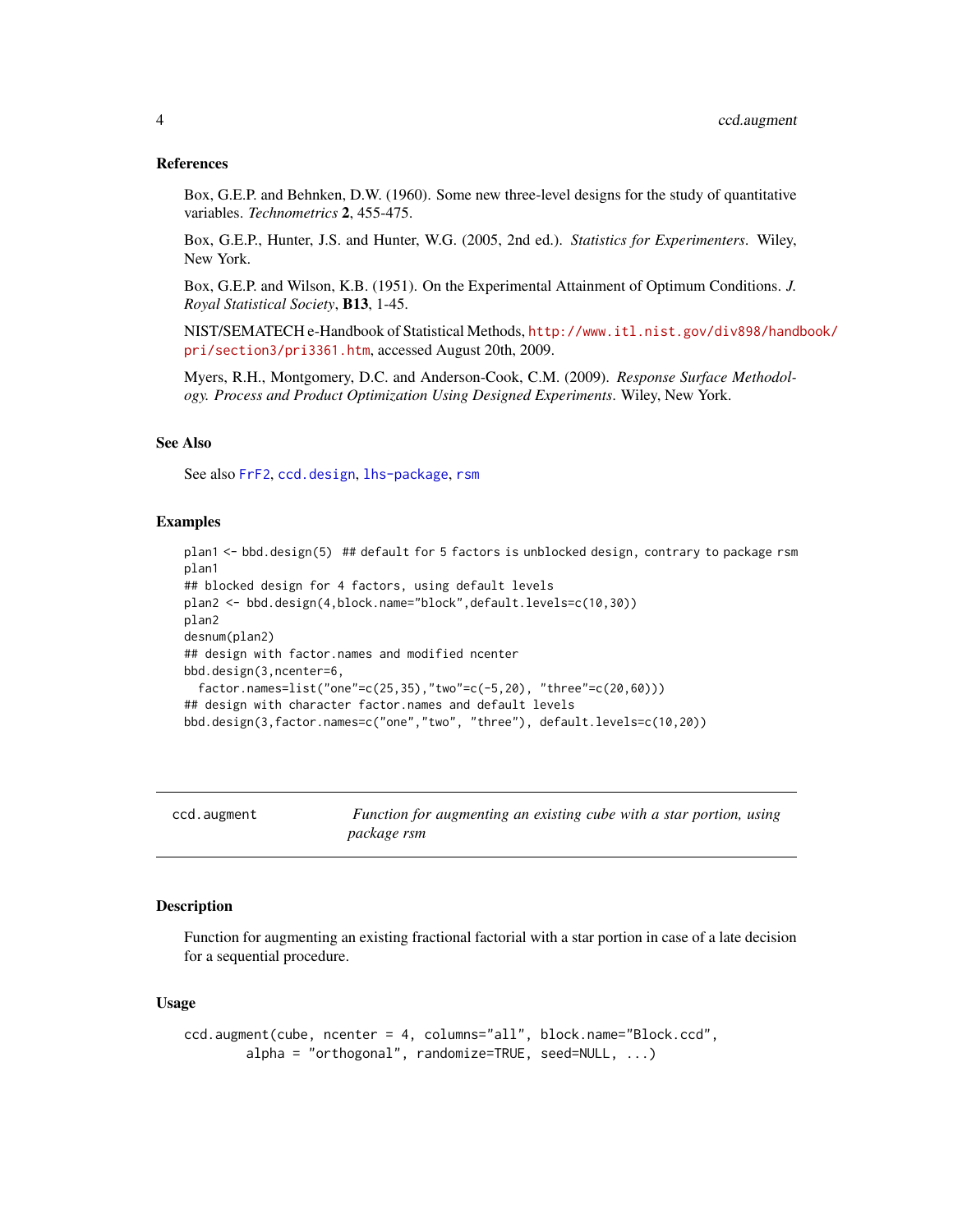# <span id="page-4-0"></span>ccd.augment 5

#### Arguments

| cube       | design generated by function FrF2. The design must not be a split-plot design,<br>nor a parameter design in long version.                                                                                                                                                                                                                                                                                                                                                                                                                             |
|------------|-------------------------------------------------------------------------------------------------------------------------------------------------------------------------------------------------------------------------------------------------------------------------------------------------------------------------------------------------------------------------------------------------------------------------------------------------------------------------------------------------------------------------------------------------------|
| ncenter    | integer number of center points, or vector with two numbers, the first for the<br>cube and the second for the star portion of the design.<br>If only one number is given, this is either used for each block (if the cube block<br>does not have center points yet) or for the star portion of the design only.                                                                                                                                                                                                                                       |
| block.name | name of block factor that distinguishes (at least) between blocks; even for un-<br>blocked cubes, the ccd design has a cube and a star point block                                                                                                                                                                                                                                                                                                                                                                                                    |
| alpha      | "orthogonal", "rotatable", or a number that indicates the position of the star<br>points; the number 1 would create a face-centered design.                                                                                                                                                                                                                                                                                                                                                                                                           |
| randomize  | logical that indicates whether or not randomization should occur                                                                                                                                                                                                                                                                                                                                                                                                                                                                                      |
| seed       | NULL or a vector of two integer seeds for random number generation in ran-<br>domization<br>In R version 3.6.0 and later, the default behavior of function sample has changed.<br>If you work in a new (i.e., $\ge$ = 3.6.-0) R version and want to reproduce a random-<br>ized design from an earlier R version (before 3.6.0), you have to change the<br>RNGkind setting by<br>RNGkind(sample.kind="Rounding")<br>before running function ccd. augment.<br>It is recommended to change the setting back to the new recommended way af-<br>terwards: |
|            | RNGkind(sample.kind="default")                                                                                                                                                                                                                                                                                                                                                                                                                                                                                                                        |
|            | For an example, see the documentation of the example data set VSGFS.                                                                                                                                                                                                                                                                                                                                                                                                                                                                                  |
| .          | reserved for future usage                                                                                                                                                                                                                                                                                                                                                                                                                                                                                                                             |
| columns    | not yet implemented; it is intended to later allow to add star points for only some<br>factors of a design (after eliminating the others as unimportant in a sequential<br>process), and columns will be used to indicate those                                                                                                                                                                                                                                                                                                                       |

#### Details

The statistical background of central composite designs is briefly described under [CentralCompositeDesigns](#page-10-1).

Function ccd. augment augments an existing 2-level fractional factorial that should already have been run with center points and should have resolution V.

In exceptional situations, it may be useful to base a ccd on a resolution IV design that allows estimation of all 2-factor interactions of interest. Thus, it can be interesting to apply function ccd.augment to a cube based on the estimable functionality of function [FrF2](#page-0-0) in cases where a resolution V cube is not feasible. Of course, this does not allow to estimate the aliased 2-factor interactions and therefore generates a warning.

#### Value

The function returns a data frame of S3 class [design](#page-0-0) with attributes attached. The data frame itself is in the original data scale. The data frame desnum attached as attribute desnum is the original data frame returned by package rsm. The attribute design.info is a list of various design properties. The element type of that list is the character string ccd. Besides the elements present in all class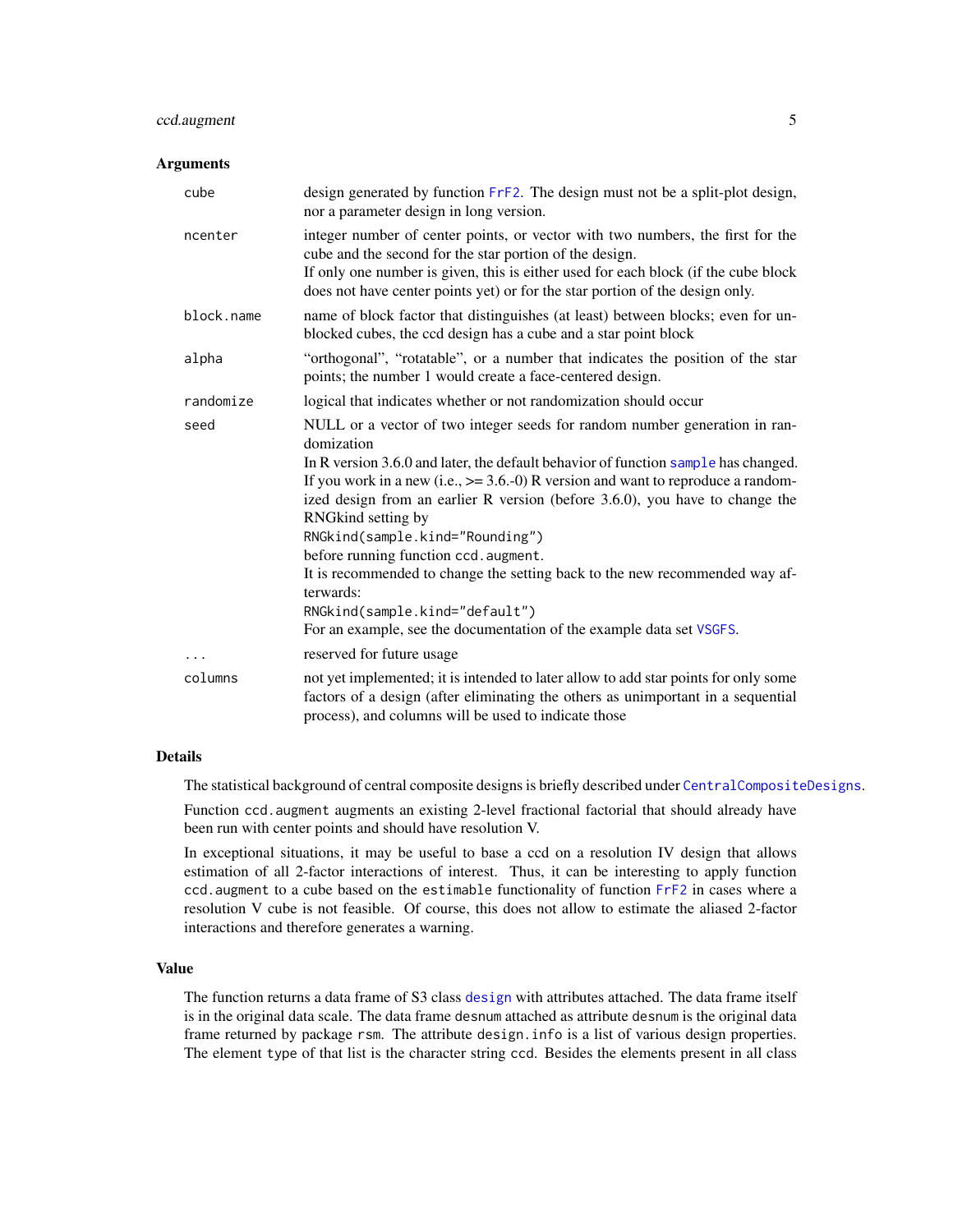<span id="page-5-0"></span>[design](#page-0-0) objects, there are the elements quantitative (vector with nfactor TRUE entries), and a codings element usable in the coding functions available in the **rsm** package, e.g. [coded.data](#page-0-0).

Note that the row names and the standard order column in the run.order attribute of ccd designs based on estimability requirements (cf. also the details section) are not in conventional order and should not be used as the basis for any calculations. The same is true for blocked designs, if the blocking routine [blockpick.big](#page-0-0) was used.

#### Warning

Since R version 3.6.0, the behavior of function [sample](#page-0-0) has changed (correction of a biased previous behavior that should not be relevant for the randomization of designs). For reproducing a randomized design that was produced with an earlier R version, please follow the steps described with the argument seed.

#### Note

This package is still under (slow) development. Reports about bugs and inconveniences are welcome. ccd.augment is based on version 1 of package rsm.

#### Author(s)

Ulrike Groemping

#### References

Box, G.E.P., Hunter, J.S. and Hunter, W.G. (2005, 2nd ed.). *Statistics for Experimenters*. Wiley, New York.

Box, G.E.P. and Wilson, K.B. (1951). On the Experimental Attainment of Optimum Conditions. *J. Royal Statistical Society*, B13, 1-45.

NIST/SEMATECH e-Handbook of Statistical Methods, [http://www.itl.nist.gov/div898/hand](http://www.itl.nist.gov/div898/handbook/pri/section3/pri3361.htm)book/ [pri/section3/pri3361.htm](http://www.itl.nist.gov/div898/handbook/pri/section3/pri3361.htm), accessed August 20th, 2009.

Myers, R.H., Montgomery, D.C. and Anderson-Cook, C.M. (2009). *Response Surface Methodology. Process and Product Optimization Using Designed Experiments*. Wiley, New York.

#### See Also

See also [ccd.design](#page-6-1), [FrF2](#page-0-0), [lhs-package](#page-0-0), [rsm](#page-0-0)

#### Examples

```
## purely technical examples for the sequential design creation process
  ## start with a fractional factorial with center points
 plan <- FrF2(16,5,default.levels=c(10,30),ncenter=6)
  ## collect data and add them to the design
  y \leftarrow \text{resp}(22)plan <- add.response(plan,y)
  ## assuming that an analysis has created the suspicion that a second order
  ## model should be fitted (not to be expected for the above random numbers):
  plan.augmented <- ccd.augment(plan, ncenter=4)
```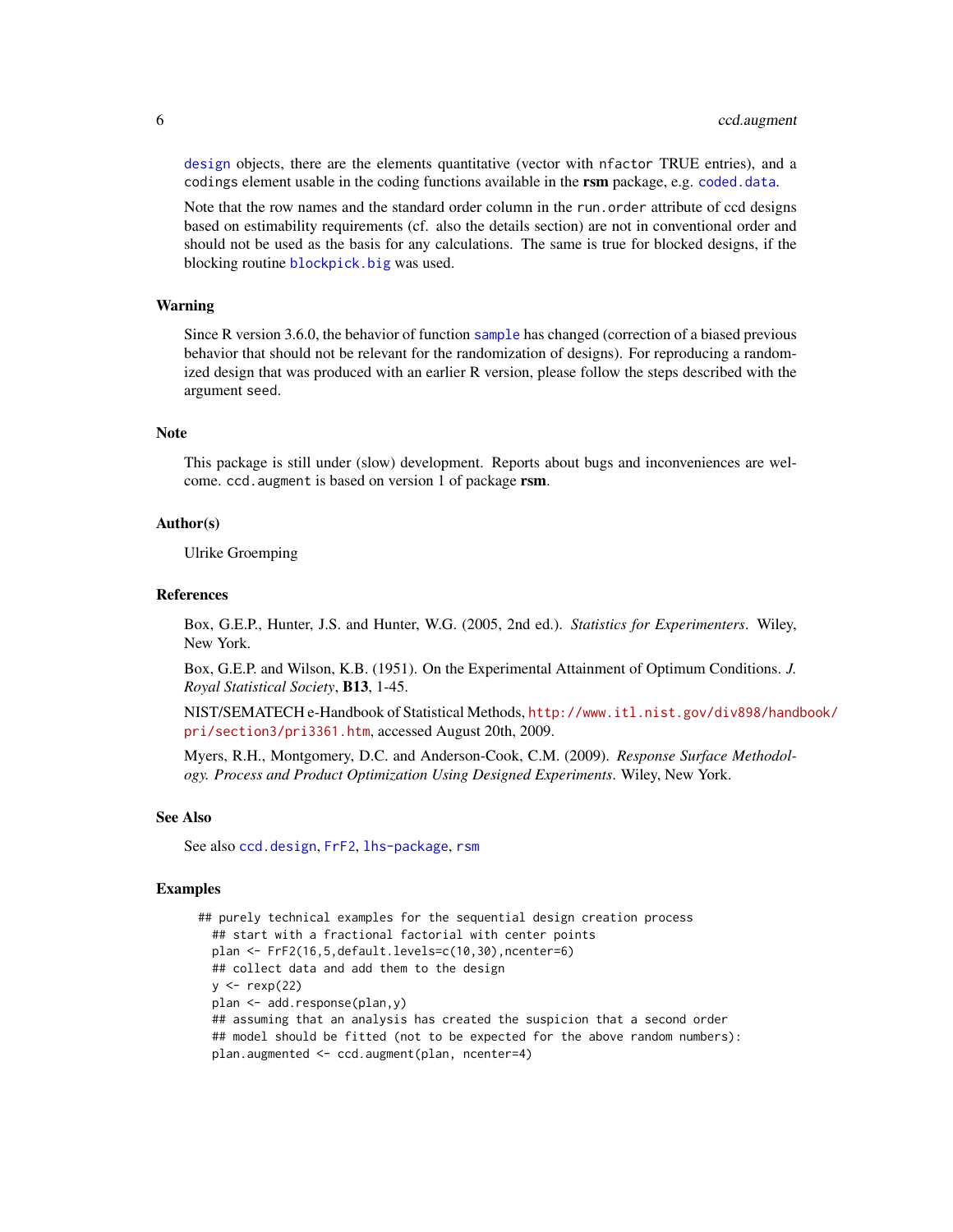```
## add new responses to the design
  y \leq c(y, \text{resp}(14)) ## append responses for the 14=5*2 + 4 star points
  r.plan.augmented <- add.response(plan.augmented, y, replace=TRUE)
## for info: how to analyse results from such a desgin
  lm.result <- lm(y~Block.ccd+(.-Block.ccd)^2+I(A^2)+I(B^2)+I(C^2)+I(D^2)+I(E^2),
                    r.plan.augmented)
  summary(lm.result)
  ## analysis with function rsm
  rsm.result <- rsm(y~Block.ccd+SO(A,B,C,D,E), r.plan.augmented)
  summary(rsm.result) ## provides more information than lm.result
  loftest(rsm.result) ## separate lack of fit test
  ## graphical analysis
  ## (NOTE: purely for demo purposes, the model is meaningless here)
  ## individual contour plot
  contour(rsm.result,B~A)
  ## several contour plots
  par(mfrow=c(1,2))
  contour(rsm.result,list(B~A, C~E))
  ## many contourplots, all pairs of some factors
  par(mfrow=c(2,3))
  contour(rsm.result,~A+B+C+D)
```
<span id="page-6-1"></span>

ccd.design *Function for accessing central composite designs from package rsm*

#### **Description**

Function for accessing central composite designs from package rsm, with automatic creation of an appropriate cube portion

#### Usage

```
ccd.design(nfactors=NULL, factor.names=NULL, default.levels=c(-1,1), ncube=NULL,
        resolution=if (identical(blocks,1) & is.null(ncube)) 5 else NULL,
       generators=NULL, ncenter = 4, alpha = "orthogonal",
        replications=1,
       block.name="Block.ccd", blocks=1,
        randomize=TRUE, seed=NULL, ...)
```
#### Arguments

| nfactors     | number of factors                                                                                                                                                             |
|--------------|-------------------------------------------------------------------------------------------------------------------------------------------------------------------------------|
| factor.names | list of cube corner values for each factor; names are used as variable names; the<br>names must not be $x1$ , $x2$ , , as these are used for the variables in coded<br>units: |
|              | if the list is not named, the variable names are $X1$ , $X2$ and so forth; in coded<br>units, $-1$ corresponds to the smaller, $+1$ to the larger value.                      |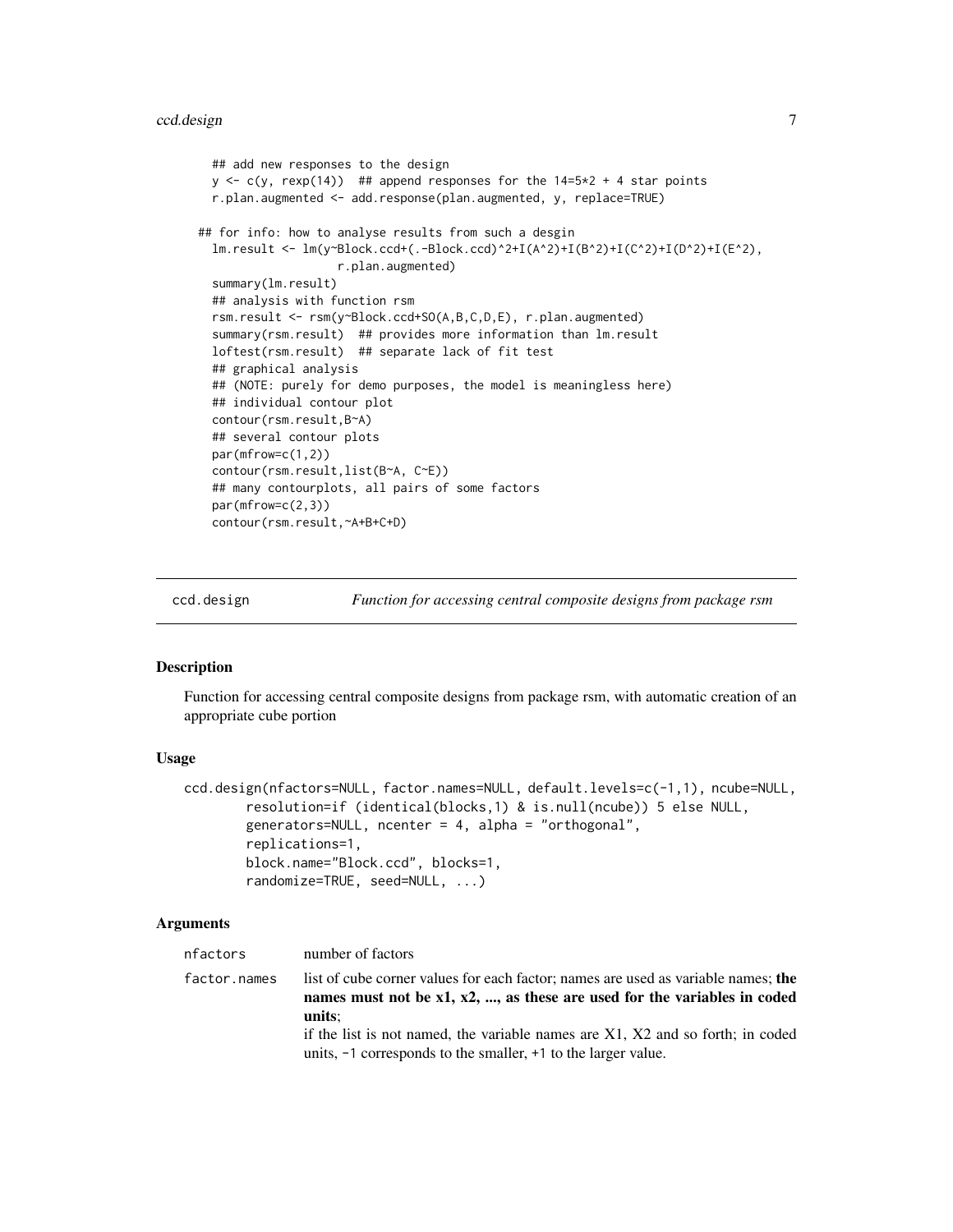<span id="page-7-0"></span>

|              | default. levels default levels (vector of length 2) for all factors for which no specific levels are<br>given                                                                                                                                                                                                                   |
|--------------|---------------------------------------------------------------------------------------------------------------------------------------------------------------------------------------------------------------------------------------------------------------------------------------------------------------------------------|
| ncube        | integer number of cube points (without center points for the cube)                                                                                                                                                                                                                                                              |
| resolution   | arabic numeral for the requested resolution of the cube portion of the design;<br>cubes for ccd designs should usually be at least of resolution V. the default value<br>for resolution is therefore 5, unless generators or blocks are specified, in<br>which case the default is NULL                                         |
| generators   | generators in the form allowed in function FrF2                                                                                                                                                                                                                                                                                 |
| ncenter      | integer number of center points for each cube or star point block, or vector with<br>two numbers, the first for the cube and the second for the star portion of the<br>design                                                                                                                                                   |
| alpha        | "orthogonal", "rotatable", or a number that indicates the position of the star<br>points; the number 1 would create a face-centered design.                                                                                                                                                                                     |
| replications | the number of replications of the design; currently, only proper replications can<br>be generated; these are randomized in blocks within the center point and star<br>blocks. The same number of replications is used for both the cube and the star<br>blocks.                                                                 |
| block.name   | name of block factor that distinguishes between blocks; even for unblocked<br>cubes, the ccd design has at least one cube and one star point block                                                                                                                                                                              |
| blocks       | the same as in function FrF2;<br>is EITHER<br>the number of blocks into which the experiment is subdivided<br>OR a character vector of names of independent factors that are used as block<br>constructors<br>OR a vector or list of generators similar to generators.<br>In the latter case, the differences to generators are |
|              | • that numbers/letters refer to the factors of the experiment and not to column<br>numbers of the Yates matrix<br>• that numbers/letters can refer to *all* nfactors factors rather than the<br>log2(nruns) base factors only,<br>• that one single number is always interpreted as the number of blocks rather                 |
|              | than a column reference,<br>• that individual numbers are allowed in a list (i.e. individual factors specified                                                                                                                                                                                                                  |
|              | in the experiment can be used as block factors) and<br>• that no negative signs are allowed.                                                                                                                                                                                                                                    |
|              | If blocks is a single number, it must be a power of 2. A blocked design can<br>have at most nruns-blocks treatment factors, but should usually have fewer<br>than that.                                                                                                                                                         |
|              | If the experiment is randomized, randomization happens within blocks.                                                                                                                                                                                                                                                           |
|              | For the statistical and algorithmic background of blocked designs, see block.<br>Note that the blocking strategy of package FrF2 was modified with version 2<br>$(2.1)$ of the package.                                                                                                                                         |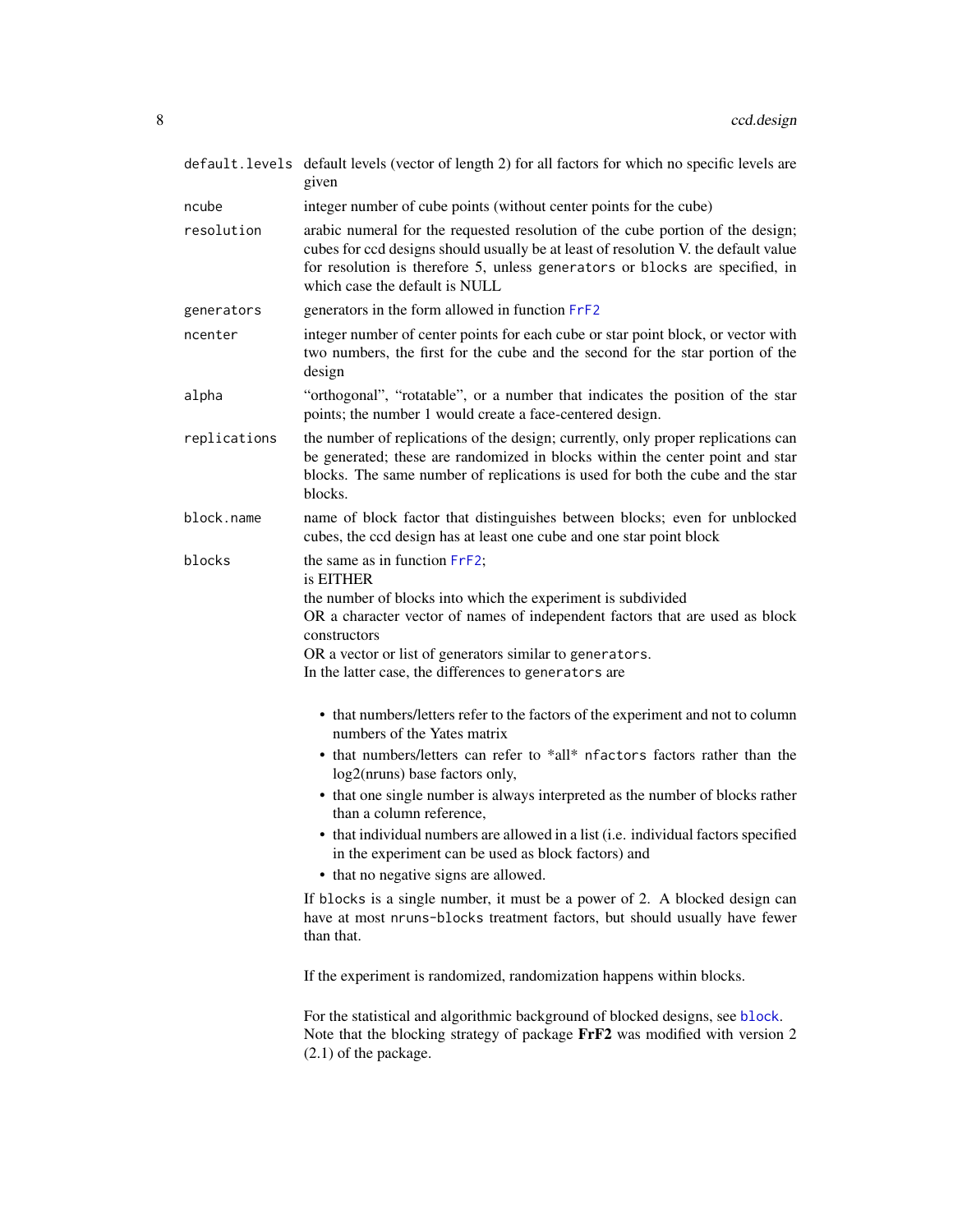#### <span id="page-8-0"></span>ccd.design 90  $\sim$  90  $\sim$  90  $\sim$  90  $\sim$  90  $\sim$  90  $\sim$  90  $\sim$  90  $\sim$  90  $\sim$  90  $\sim$  90  $\sim$  90  $\sim$  90  $\sim$  90  $\sim$  90  $\sim$  90  $\sim$  90  $\sim$  90  $\sim$  90  $\sim$  90  $\sim$  90  $\sim$  90  $\sim$  90  $\sim$  90  $\sim$  90  $\sim$  90  $\sim$  90

| randomize | logical that indicates whether or not randomization should occur                                                                                                                                                                                                                                                                                      |
|-----------|-------------------------------------------------------------------------------------------------------------------------------------------------------------------------------------------------------------------------------------------------------------------------------------------------------------------------------------------------------|
| seed      | NULL or a vector of two integer seeds for random number generation in ran-<br>domization<br>In R version 3.6.0 and later, the default behavior of function sample has changed.<br>If you work in a new (i.e., $>= 3.6.-0$ ) R version and want to reproduce a random-<br>ized design from an earlier R version (before 3.6.0), you have to change the |
|           | RNG kind setting by<br>RNGkind(sample.kind="Rounding")<br>before running function ccd. design.                                                                                                                                                                                                                                                        |
|           | It is recommended to change the setting back to the new recommended way af-<br>terwards:<br>RNGkind(sample.kind="default")<br>For an example, see the documentation of the example data set VSGFS.                                                                                                                                                    |
| $\cdots$  | reserved for future usage                                                                                                                                                                                                                                                                                                                             |

#### Details

The statistical background of central composite designs is briefly described under [CentralCompositeDesigns](#page-10-1).

Function ccd.design creates a central composite design from scratch. It proceeds by generating a cube design with function [FrF2](#page-0-0) and then augmenting this cube design using functions [add.center](#page-0-0) from package FrF2 for adding center points to the cube and subsequently function [ccd](#page-0-0) from package rsm for generating the star portion of the design.

There are two main purposes for this function: one is to provide central composite designs within the same syntax philosophy used in packages [DoE.base-package](#page-0-0) and [FrF2](#page-0-0). The other is to automatically identify good (=resolution V) cube portions, which can be achieved by using the resolution parameter.

In comparison to direct usage of package **ccd**, the functions make the syntax closer to that of the other packages in the DoE.wrapper suite and allow automatic selection of fractional factorials as cubes.

Function ccd.design does not allow direct use of the estimable functionality that is available in function [FrF2](#page-0-0). Nevertheless, ccd designs with a cube based on the estimable functionality can be generated by first using function FrF2 and subsequently applying function [ccd.augment](#page-3-1). It may for example be interesting to use designs based on estimability requirements for 2-factor interactions in cases where a resolution V cube for the ccd is not feasible - of course, this does not allow to estimate the full second order model and therefore generates a warning.

#### Value

The function returns a data frame of S3 class [design](#page-0-0) with attributes attached. The data frame itself is in the original data scale. The data frame desnum attached as attribute desnum is the coded design. The attribute design.info is a list of various design properties. The element type of that list is the character string ccd. Besides the elements present in all class [design](#page-0-0) objects, there are the elements quantitative (vector with nfactor TRUE entries), and a codings element usable in the coding functions available in the rsm package, e.g. [coded.data](#page-0-0).

Note that the row names and the standard order column in the run.order attribute of ccd designs are not in conventional order, if the blocking routine [blockpick.big](#page-0-0) was used. In such situations, these should not be used as the basis for any calculations.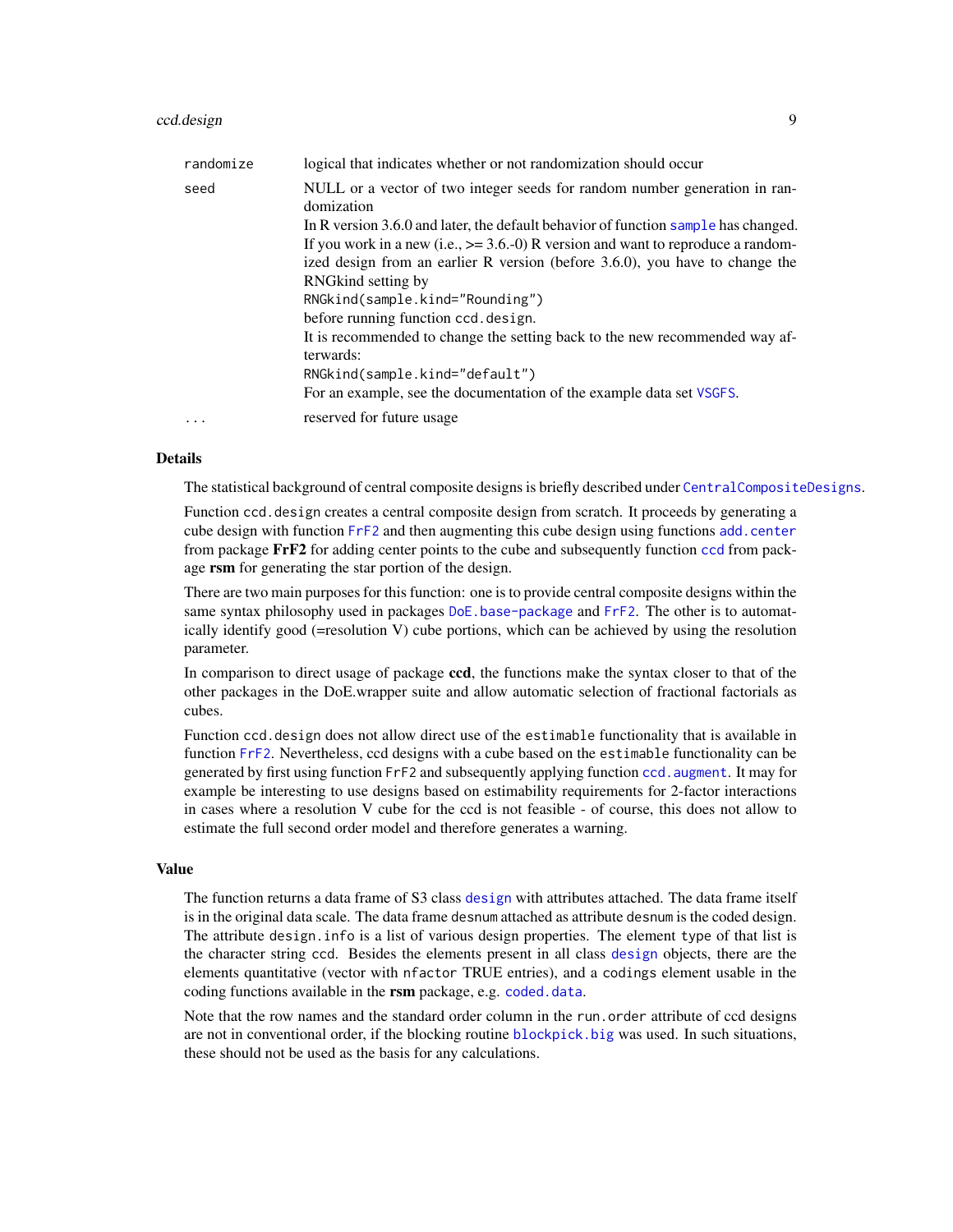#### Warning

Since R version 3.6.0, the behavior of function [sample](#page-0-0) has changed (correction of a biased previous behavior that should not be relevant for the randomization of designs). For reproducing a randomized design that was produced with an earlier R version, please follow the steps described with the argument seed.

#### Note

This package is still under (slow) development. Reports about bugs and inconveniences are welcome. ccd.design is based on version 1 of package rsm.

#### Author(s)

Ulrike Groemping

#### References

Box, G.E.P., Hunter, J.S. and Hunter, W.G. (2005, 2nd ed.). *Statistics for Experimenters*. Wiley, New York.

Box, G.E.P. and Wilson, K.B. (1951). On the Experimental Attainment of Optimum Conditions. *J. Royal Statistical Society*, B13, 1-45.

NIST/SEMATECH e-Handbook of Statistical Methods, [http://www.itl.nist.gov/div898/hand](http://www.itl.nist.gov/div898/handbook/pri/section3/pri3361.htm)book/ [pri/section3/pri3361.htm](http://www.itl.nist.gov/div898/handbook/pri/section3/pri3361.htm), accessed August 20th, 2009.

Myers, R.H., Montgomery, D.C. and Anderson-Cook, C.M. (2009). *Response Surface Methodology. Process and Product Optimization Using Designed Experiments*. Wiley, New York.

#### See Also

See also [ccd.augment](#page-3-1), [add.center](#page-0-0), [FrF2](#page-0-0), [lhs-package](#page-0-0), [rsm](#page-0-0)

#### Examples

```
ccd.design(5) ## per default uses the resolution V design in 16 runs for the cube
ccd.design(5, ncube=32) ## uses the full factorial for the cube
ccd.design(5, ncenter=6, default.levels=c(-10,10))
## blocked design (requires ncube to be specified)
ccd.design(5, ncube=32, blocks=4)
## there is only one star point block
```
## for usage of other options, look at the FrF2 documentation

<span id="page-9-0"></span>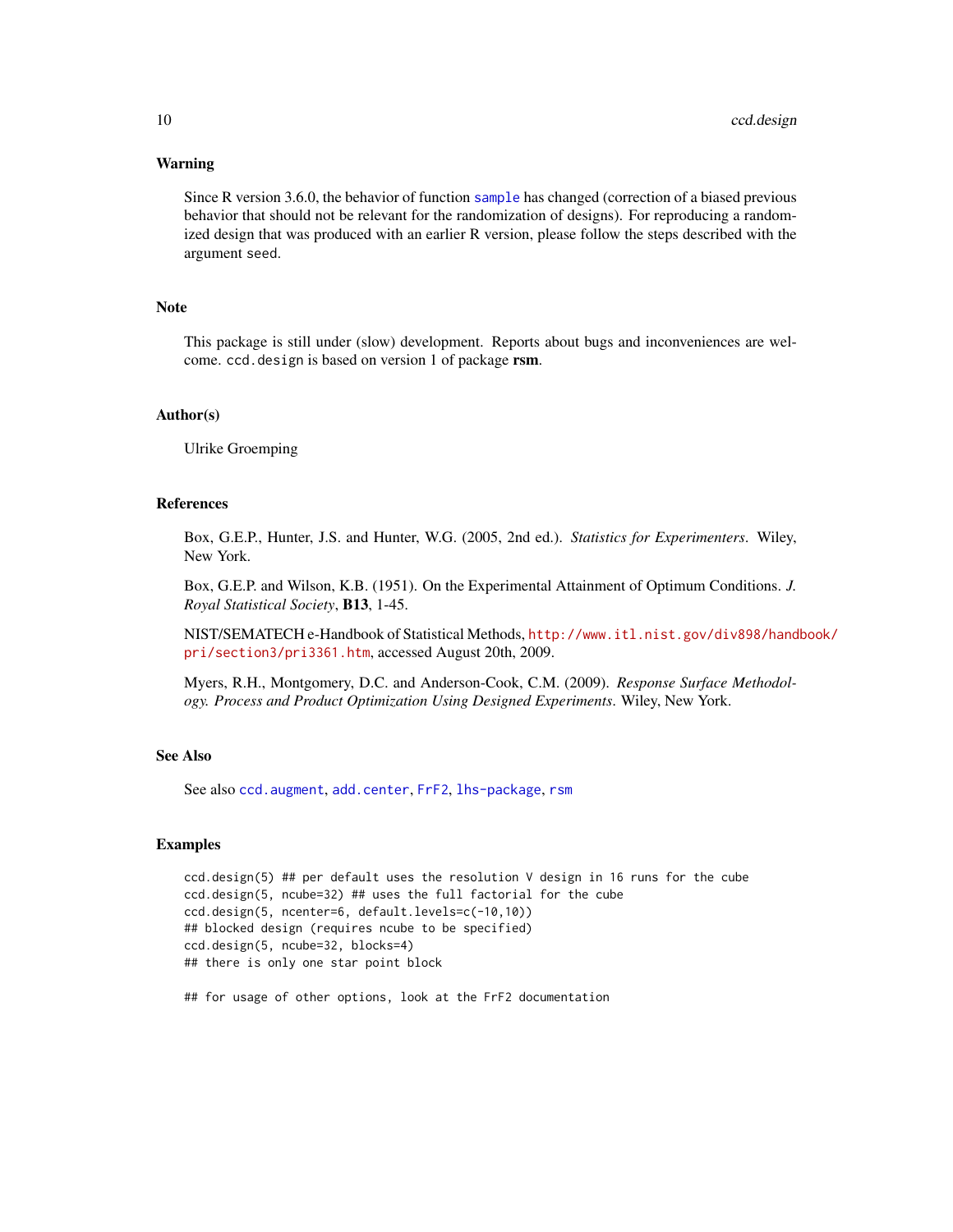<span id="page-10-1"></span><span id="page-10-0"></span>CentralCompositeDesigns

*Statistical background of central composite designs*

#### Description

Brief description of the statistical background of central composite designs

#### Details

Central composite designs (ccd's) were invented by Box and Wilson (1951) for response surface experimentation with quantitative factors. They are used for estimation of second order response surface models, i.e. models that allow to estimate linear, quadratic and interaction effects for all factors.

Central composite designs consist of a cube and star points (also called axial points). Both the cube and the star portion of the design should have some center points. The cube is a (fractional) factorial design and should be at least of resolution V. The line between the center points and the star points intersects the faces of the cube in their middle (see the link to the NIST/Sematech e-Handbook for a visualization). There are two star points per factor, i.e. the number of runs for (each block of) the star portion of the design is twice the number of factors plus the number of center points in the star portion.

The tuning parameter alpha determines whether the star points lie on the faces of the cube (alpha=1, face-centered), inside the cube (alpha<1, inscribed) or outside the cube (alpha>1, circumscribed). The latter case is the usual one. The value of alpha can be chosen such that the design is rotatable (may be useful if the scales of the factors are comparable) or such that the design is orthogonally blocked (i.e. the block effects do not affect the effect estimates of interest). The default is to generate orthogonally blocked designs.

Central composite designs are particularly useful in sequential experimentation, where a (fractional) factorial with center points is followed up by a star portion of the design. While the cube can already estimate the linear and interaction effects, the center points can only estimate the sum of all quadratic effects. If this indicates that quadratic effects are important, a star portion can be added in order to investigate the model more deeply.

#### **Note**

This package is still under (slow) development. Reports about bugs and inconveniences are welcome.

#### Author(s)

Ulrike Groemping

#### References

Box, G.E.P., Hunter, J.S. and Hunter, W.G. (2005, 2nd ed.). *Statistics for Experimenters*. Wiley, New York.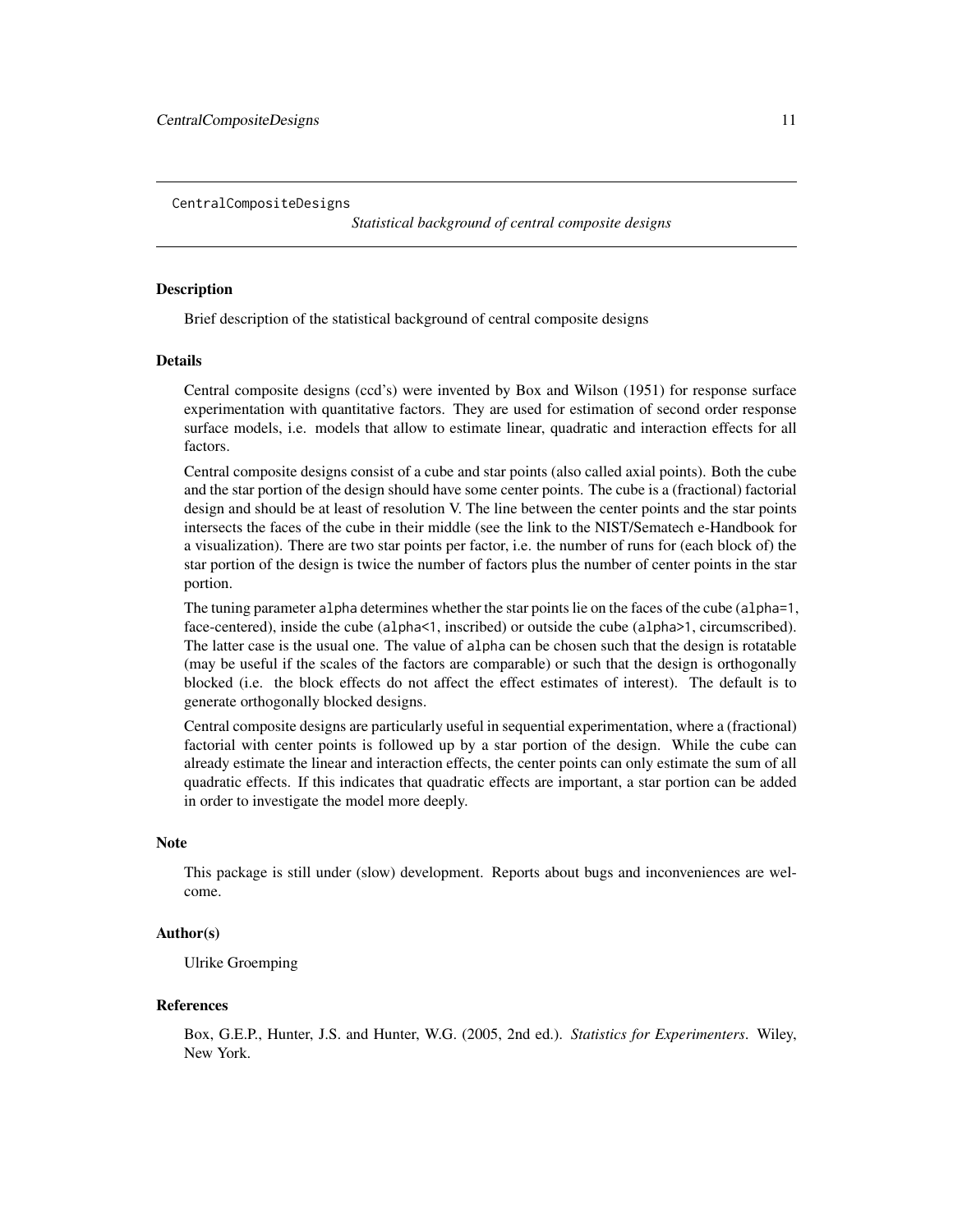<span id="page-11-0"></span>Box, G.E.P. and Wilson, K.B. (1951). On the Experimental Attainment of Optimum Conditions. *J. Royal Statistical Society*, B13, 1-45.

NIST/SEMATECH e-Handbook of Statistical Methods, [http://www.itl.nist.gov/div898/hand](http://www.itl.nist.gov/div898/handbook/pri/section3/pri3361.htm)book/ [pri/section3/pri3361.htm](http://www.itl.nist.gov/div898/handbook/pri/section3/pri3361.htm), accessed August 20th, 2009.

Myers, R.H., Montgomery, D.C. and Anderson-Cook, C.M. (2009). Response Surface Methodology. Process and Product Optimization Using Designed Experiments. Wiley, New York.

# See Also

See Also [ccd](#page-0-0), [ccd.design](#page-6-1), [ccd.augment](#page-3-1)

DoE.wrapper-page *Wrapper package for design of experiments functionality*

#### Description

This package creates various kinds of designs for (industrial) experiments. It uses, and sometimes enhances, design generation routines from other packages. So far, response surface designs from package rsm, designs for computer experiments (latin hypercube samples etc.) from packages lhs and DiceDesign and D-optimal designs from package AlgDesign have been implemented.

#### Details

Currently, the package provides classical response surface designs from package rsm: Box-Behnken designs by Box and Behnken (function bbd. design and central composite designs by Box and Wilson ([ccd.design](#page-6-1)) are implemented. For the latter, there is also a function for augmenting 2-level fractional factorials into central composite designs ([ccd.design](#page-6-1)).

Furthermore, latin hypercube samples and other designs for computer experiments from packages lhs and DiceDesign are provided.

Furthermore, D-optimal designs have been implemented, using package AlgDesign. This implementation is currently in beta shape.

All designs created by this package are class [design](#page-0-0) objects, which are data frames with attributes.

Apart from providing designs, the package also provides functions for comparing the quality of several designs with quantitative variables (function compare).

#### **Note**

This package is still under (slow) development. Reports about bugs and inconveniences are welcome.

#### Author(s)

Ulrike Groemping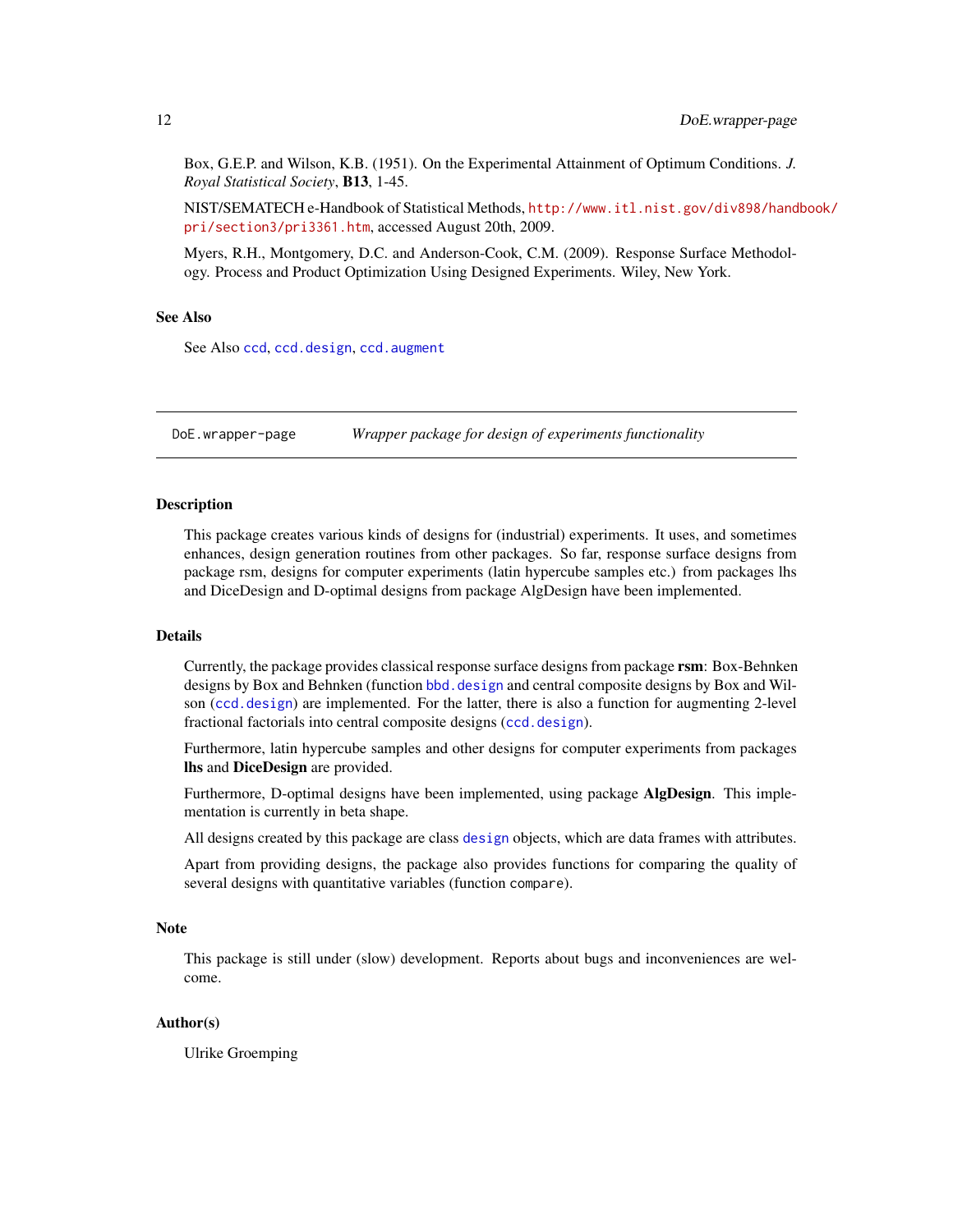# <span id="page-12-0"></span>Dopt.augment 13

#### References

Box, G.E.P. and Behnken, D.W. (1960). Some new three-level designs for the study of quantitative variables. *Technometrics* 2, 455-475.

Box, G.E.P., Hunter, J.S. and Hunter, W.G. (2005, 2nd ed.). *Statistics for Experimenters*. Wiley, New York.

Box, G.E.P. and Wilson, K.B. (1951). On the Experimental Attainment of Optimum Conditions. *J. Royal Statistical Society*, B13, 1-45.

NIST/SEMATECH e-Handbook of Statistical Methods, [http://www.itl.nist.gov/div898/hand](http://www.itl.nist.gov/div898/handbook/pri/section3/pri3361.htm)book/ [pri/section3/pri3361.htm](http://www.itl.nist.gov/div898/handbook/pri/section3/pri3361.htm), accessed August 20th, 2009.

Myers, R.H., Montgomery, D.C. and Anderson-Cook, C.M. (2009). *Response Surface Methodology. Process and Product Optimization Using Designed Experiments*. Wiley, New York.

#### See Also

See also [ccd.design](#page-6-1), [ccd.augment](#page-3-1), [bbd.design](#page-1-1), [lhs.design](#page-20-1), [Dopt.design](#page-15-1), [Dopt.augment](#page-12-1), [lhs-package](#page-0-0), [rsm](#page-0-0), [optFederov](#page-0-0), [optBlock](#page-0-0), [compare](#page-26-1), [FrF2](#page-0-0)

<span id="page-12-1"></span>

| Dopt.augment |  |
|--------------|--|
|              |  |

Function for augmenting a design with D-optimal additional points *using optFederov from package AlgDesign*

#### **Description**

Function for comfortably augmenting a design with D-optimal additional points; this functionality is still somewhat experimental.

#### Usage

```
Dopt.augment(design, m=1, formula=NULL, candidates=NULL, constraint=NULL,
   center=FALSE, nRepeats=5,
    seed=NULL, randomize=TRUE, ...)
```
#### Arguments

| design  | an experimental design of class design, which may not be a blocked, split-<br>plot, neither crossed or parameter design; it also must not be replicated with<br>repeat.only replications.                                                                                                                        |
|---------|------------------------------------------------------------------------------------------------------------------------------------------------------------------------------------------------------------------------------------------------------------------------------------------------------------------|
| m       | integer number of additional points to add to design design                                                                                                                                                                                                                                                      |
| formula | a model formula (starting with a tilde), for the estimation of which a D-optimal<br>design is sought;<br>it can contain all column names from data or elements or element names from<br>factor.names, respectively;<br>usage of the "."-notation for "all variables" from data or factor names is pos-<br>sible. |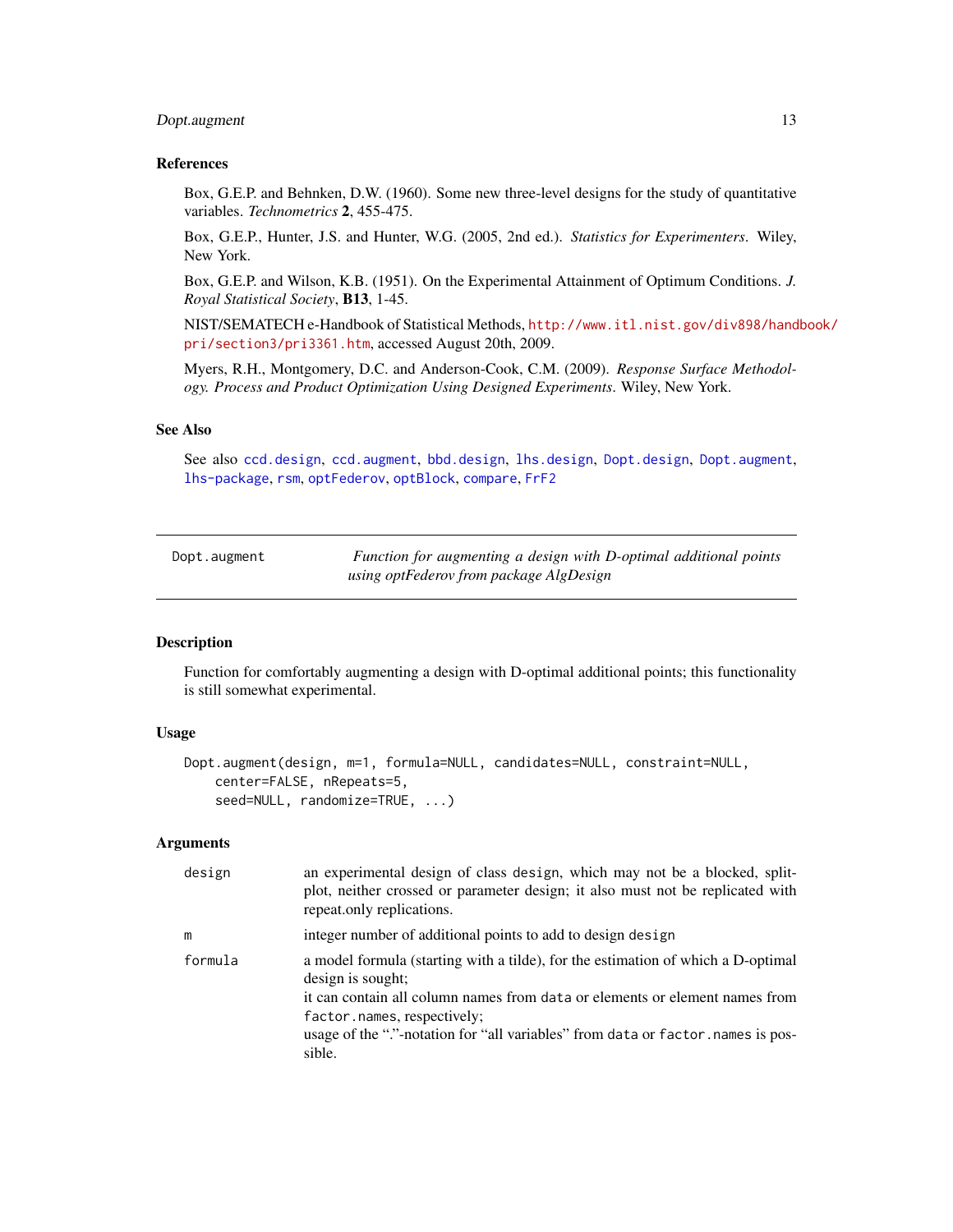<span id="page-13-0"></span>

|            | The default formula (if the value NULL is not changed) is the formula associated<br>with the design (by function formula.design).                                                                                                                                                                                                                                                                                                                                          |
|------------|----------------------------------------------------------------------------------------------------------------------------------------------------------------------------------------------------------------------------------------------------------------------------------------------------------------------------------------------------------------------------------------------------------------------------------------------------------------------------|
|            | For quantitative factors, functions quad() and cubic describe the full quadratic<br>or full cubic model in the listed variables (cf. examples and the expand. formula-<br>function from package AlgDesign).                                                                                                                                                                                                                                                                |
| candidates | data frame of candidate points; if not specified, candidates are constructed as a<br>full factorial from the factor.names element of the design.info attribute of<br>design                                                                                                                                                                                                                                                                                                |
| constraint | a condition (character string!) used for reducing the candidate set to admissible<br>points only.<br>constraint is evaluated on the specified data set or after automatic creation of<br>a full factorial candidate data set.                                                                                                                                                                                                                                              |
|            | The variable names from data or factor. names can be used by the constraint.<br>Per default (i.e. if the constraint is NULL), the constraint attribute from design<br>is used.                                                                                                                                                                                                                                                                                             |
|            | If a previously-applied constraint is to be removed, specify constraint $= "".$<br>It is not possible to apply a constraint that is already violated by the design that<br>is to be augmented.                                                                                                                                                                                                                                                                             |
| center     | requests that optimization is run for the centered model; the design is neverthe-<br>less output in non-centered coordinates                                                                                                                                                                                                                                                                                                                                               |
| nRepeats   | number of independent repeats of the design optimization process; increasing<br>this number may improve the chance of finding a global optimum, but will also<br>increase search time                                                                                                                                                                                                                                                                                      |
| seed       | seed for generation and randomization of the design (integer number);<br>here, the seed is needed even if the design is not randomized, because the gen-<br>eration process for the optimum design involves random numbers, even if the<br>order of the final design is not randomized;                                                                                                                                                                                    |
|            | if a reproducible design is needed, it is therefore recommended to specify a seed                                                                                                                                                                                                                                                                                                                                                                                          |
|            | In R version 3.6.0 and later, the default behavior of function sample has changed.<br>If you work in a new (i.e., $\ge$ = 3.6.-0) R version and want to reproduce a random-<br>ized design from an earlier R version (before 3.6.0), you have to change the<br>RNGkind setting by                                                                                                                                                                                          |
|            | RNGkind(sample.kind="Rounding")<br>before running function Dopt.augment.                                                                                                                                                                                                                                                                                                                                                                                                   |
|            | It is recommended to change the setting back to the new recommended way af-<br>terwards:<br>RNGkind(sample.kind="default")                                                                                                                                                                                                                                                                                                                                                 |
|            | For an example, see the documentation of the example data set VSGFS.                                                                                                                                                                                                                                                                                                                                                                                                       |
| randomize  | logical deciding whether or not the design should be randomized; if it is TRUE,<br>the design (or the additional portion of the design) returned by the workhorse<br>function optFederov is brought into random order after generation. Note that<br>the generation process itself contains a random element per default; if exact<br>repeatability for the returned design is desired, it is necessary to specify a seed<br>(option seed) if in the case randomize=FALSE. |
|            | additional arguments to function optFederov from package AlgDesign;<br>interesting arguments: maxIteration, nullify (calculate good starting design,                                                                                                                                                                                                                                                                                                                       |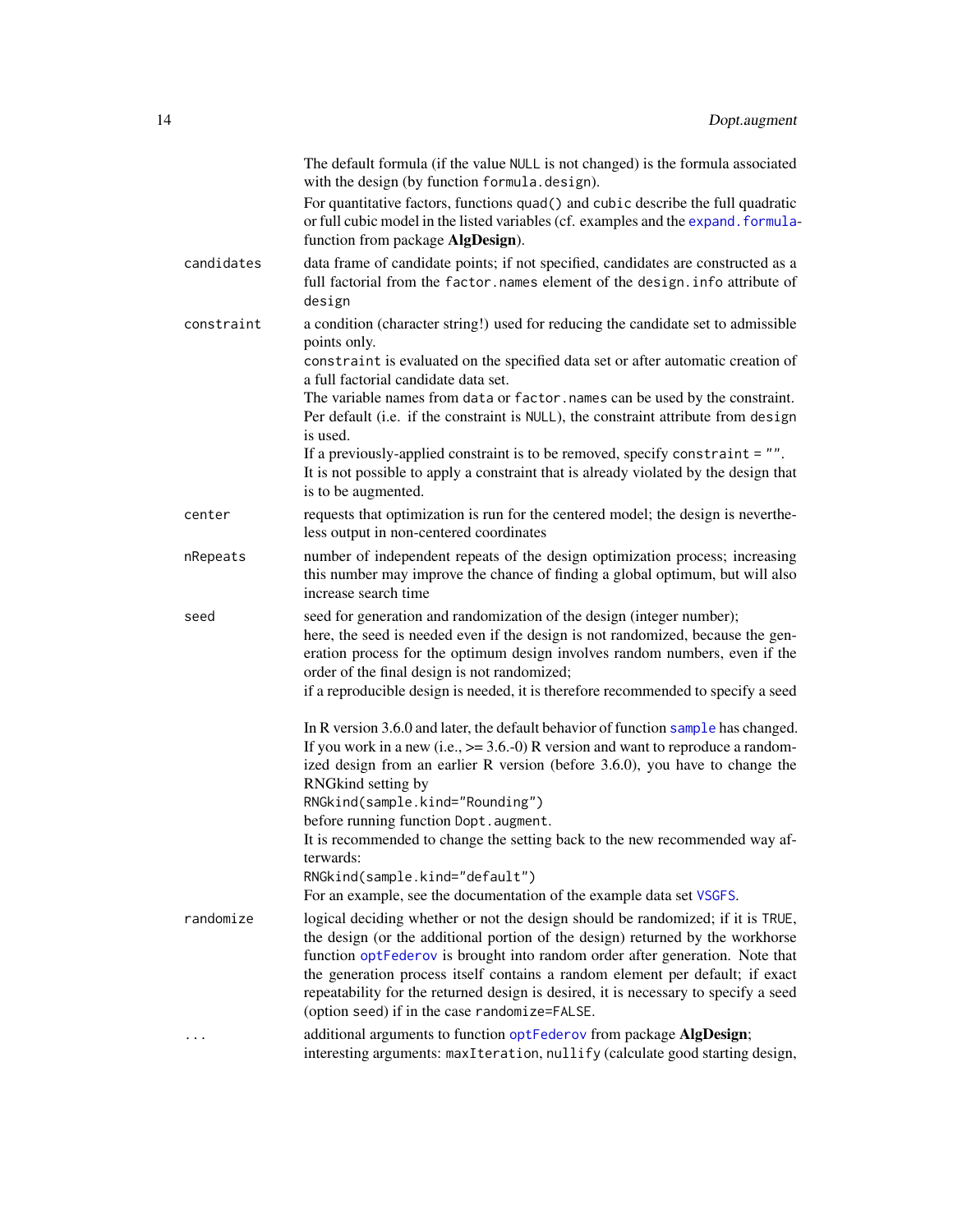especially set to 1, in which case nRepeats is set to 1; arguments criterion and augment are not available, neither are evaluateI, space, or rows, and args does not have an effect.

#### <span id="page-14-0"></span>Details

Function Dopt. augment augments an existing design by m D-optimal additional points (unblocked designs, no split-plot, no parameter or crossed design, no repeat.only replications), i.e. by points that make the design particularly efficient for the intended model.

Option center, which is available for both blocked and unblocked designs as part of the . . . argument, requests optimization for the centered model; the design that is created is nevertheless an uncentered design.

NULL entries in the arguments are filled with automatic values that are determined from design.

#### Value

The function returns a data frame of S3 class [design](#page-0-0) with attributes attached. The data frame contains the experimental settings. The matrix desnum attached as attribute desnum contains the model matrix of the design, using the formula as specified in the call.

Function Dopt. augment preserves additional variables (e.g. responses) that have been added to the design design before augmenting. Note, however, that the response data are NOT used in deciding about which points to augment the design with.

The attribute run.order provides the run number in standard order (as returned from function [optFederov](#page-0-0) in package AlgDesign) as well as the randomized actual run order. The third column is always identical to the first. Note that the first n runs (the ones that are already present before augmentation) have run numbers in standard order from 1 to n (i.e. their original run numbers in standard order, if they were also generated by Dopt. design are lost).

The attribute design. info is a list of various design properties, with type resolving to "Dopt.augment". In addition to the standard list elements (cf. [design](#page-0-0)), the element quantitative is a vector of nfactor logical values or NAs, and the optional digits elements indicates the number of digits to which the data were rounded. The list contains further entries regarding the optimality that has been achieved (D, Dea and A).

Note that the original design is contained in the first rows of the new data set. The original design also contains columns that are not directly part of the design, e.g. comment columns.

Note that replications is always set to 1, even if the original design was replicated, and repeat.only is always FALSE. These elements are only present to fulfill the formal requirements for class design.)

#### Warning

Since R version 3.6.0, the behavior of function [sample](#page-0-0) has changed (correction of a biased previous behavior that should not be relevant for the randomization of designs). For reproducing a design that was produced with an earlier R version, please follow the steps described with the argument seed.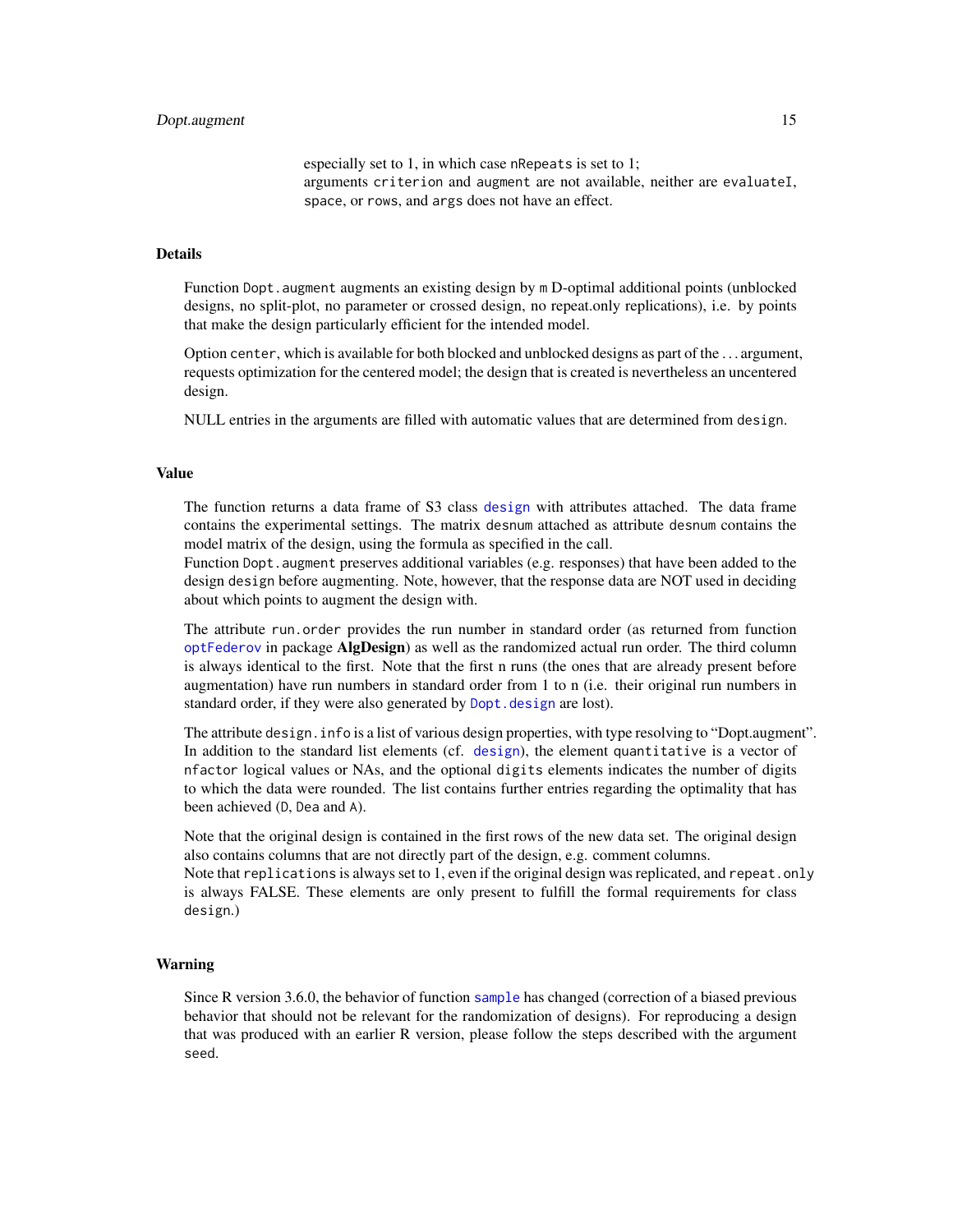#### **Note**

This package is still under (slow) development. Reports about bugs and inconveniences are welcome.

#### Author(s)

Ulrike Groemping

#### References

Atkinson, A.C. and Donev, A.N. (1992). *Optimum experimental designs*. Clarendon Press, Oxford.

Federov, V.V. (1972). *Theory of optimal experiments*. Academic Press, New York.

Wheeler, R.E. (2004). *Comments on algorithmic design*. Vignette accompanying package AlgDe-sign. <../../AlgDesign/doc/AlgDesign.pdf>.

#### See Also

See also [optFederov](#page-0-0), [fac.design](#page-0-0), [quad](#page-0-0), [cubic](#page-0-0), [Dopt.design](#page-15-1). Furthermore, unrelated to function Dopt. augment, see also function [gen\\_design](#page-0-0) from package skpr for a new general R package for creating D-optimal or other letter optimal designs.

#### Examples

```
## a full quadratic model with constraint in three quantitative factors
plan <- Dopt.design(36,factor.names=list(eins=c(100,250),zwei=c(10,30),drei=c(-25,25)),
                        nlevels=c(4,3,6),
                        formula=~quad(.),
                        constraint="!(eins>=200 & zwei==30 & drei==25)")
 summary(plan)
 y \le - rnorm(36)r.plan <- add.response(plan, y)
 plan2 <- Dopt.augment(r.plan, m=10)
 summary(plan2)
 ## add the new response values after conducting additional experiments
 y \leq c(y, \text{norm}(10))r.plan2 <- add.response(plan2,y, replace=TRUE)
 summary(r.plan2, brief=FALSE)
```
<span id="page-15-1"></span>Dopt.design *Function for creating D-optimal designs with or without blocking from package AlgDesign*

#### **Description**

Function for comfortably creating a D-optimal design with or without blocking based on functions optFederov or optBlock from package AlgDesign; this functionality is still somewhat experimental.

<span id="page-15-0"></span>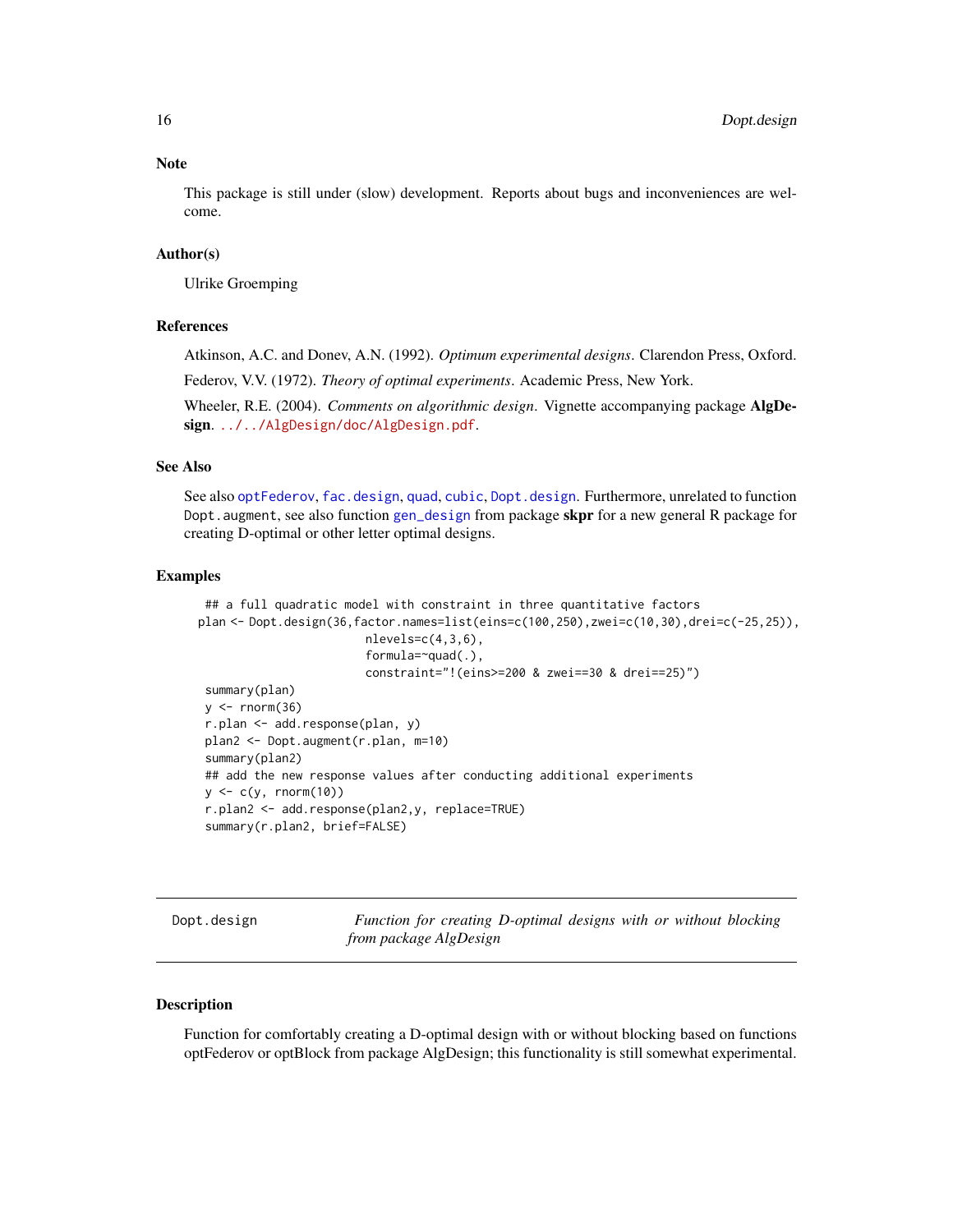# <span id="page-16-0"></span>Dopt.design 17

# Usage

```
Dopt.design(nruns, data=NULL, formula=~., factor.names=NULL, nlevels=NULL,
  digits=NULL, constraint=NULL, center=FALSE, nRepeats=5, seed=NULL, randomize=TRUE,
   blocks=1, block.name="Blocks", wholeBlockData=NULL, qual=NULL, ...)
```
# Arguments

| nruns        | number of runs in the requested design                                                                                                                                                                                                                                                                                                                                                                                                                                                                                                                                                                                                                                                                                                                                                                                    |
|--------------|---------------------------------------------------------------------------------------------------------------------------------------------------------------------------------------------------------------------------------------------------------------------------------------------------------------------------------------------------------------------------------------------------------------------------------------------------------------------------------------------------------------------------------------------------------------------------------------------------------------------------------------------------------------------------------------------------------------------------------------------------------------------------------------------------------------------------|
| data         | data frame or matrix of candidate design points;<br>if data is specified, factor.names and levels are ignored                                                                                                                                                                                                                                                                                                                                                                                                                                                                                                                                                                                                                                                                                                             |
| formula      | a model formula (starting with a tilde), for the estimation of which a D-optimal<br>design is sought;<br>it can contain all column names from data or elements or element names from<br>factor.names, respectively;<br>usage of the "."-notation for "all variables" from data or factor.names is pos-<br>sible.<br>The default formula linearly includes all main effects for columns of data or fac-<br>tors from factor.names respectively, by using the "."-notation. Note that the<br>variables from wholeBlockData must be explicitly included into the formula<br>and are not covered by the "."-notation for "all variables". (Thus, the default<br>formula does not work, if wholeBlockData is used.) For quantitative factors,<br>functions quad() and cubic describe the full quadratic or full cubic model in |
|              | the listed variables (cf. examples and the expand. formula-function from pack-<br>age AlgDesign).                                                                                                                                                                                                                                                                                                                                                                                                                                                                                                                                                                                                                                                                                                                         |
| factor.names | is used for creating a candidate set (for the within Block factors) with the help<br>of function fac.design, if data is not specified. It is a list of vectors which<br>contain<br>- individual levels<br>- or (in case of numerical values combined with nlevels) lower and upper scale<br>end values                                                                                                                                                                                                                                                                                                                                                                                                                                                                                                                    |
|              | for each factor.                                                                                                                                                                                                                                                                                                                                                                                                                                                                                                                                                                                                                                                                                                                                                                                                          |
|              | The element names are used as variable names;<br>if the list is not named, the variable names are A, B and so forth (from function<br>fac.design).                                                                                                                                                                                                                                                                                                                                                                                                                                                                                                                                                                                                                                                                        |
|              | factor.names can also be a character vector. In this case, nlevels must be<br>specified, and levels are automatically assigned as integers starting with 1, which<br>implies quantitative factors, unless qual=TRUE is specified.                                                                                                                                                                                                                                                                                                                                                                                                                                                                                                                                                                                         |
| nlevels      | can be omitted if the list factor.names explicitly lists all factor levels (which<br>of course defines the number of levels).                                                                                                                                                                                                                                                                                                                                                                                                                                                                                                                                                                                                                                                                                             |
|              | For numeric factors for which factor.names only specifies the two scale ends,<br>these are filled with equally-spaced intermediate points, using the nlevels entry<br>as the length.out argument to function seq.<br>If factor . names is a character vector of factor names only, nlevels is required,<br>and default levels are created.                                                                                                                                                                                                                                                                                                                                                                                                                                                                                |
| digits       | is used for creating a candidate set if data is not specified.<br>It specifies the digits to which numeric design columns are rounded in case of<br>automatic creation of intermediate values. It can consist of one single value (the                                                                                                                                                                                                                                                                                                                                                                                                                                                                                                                                                                                    |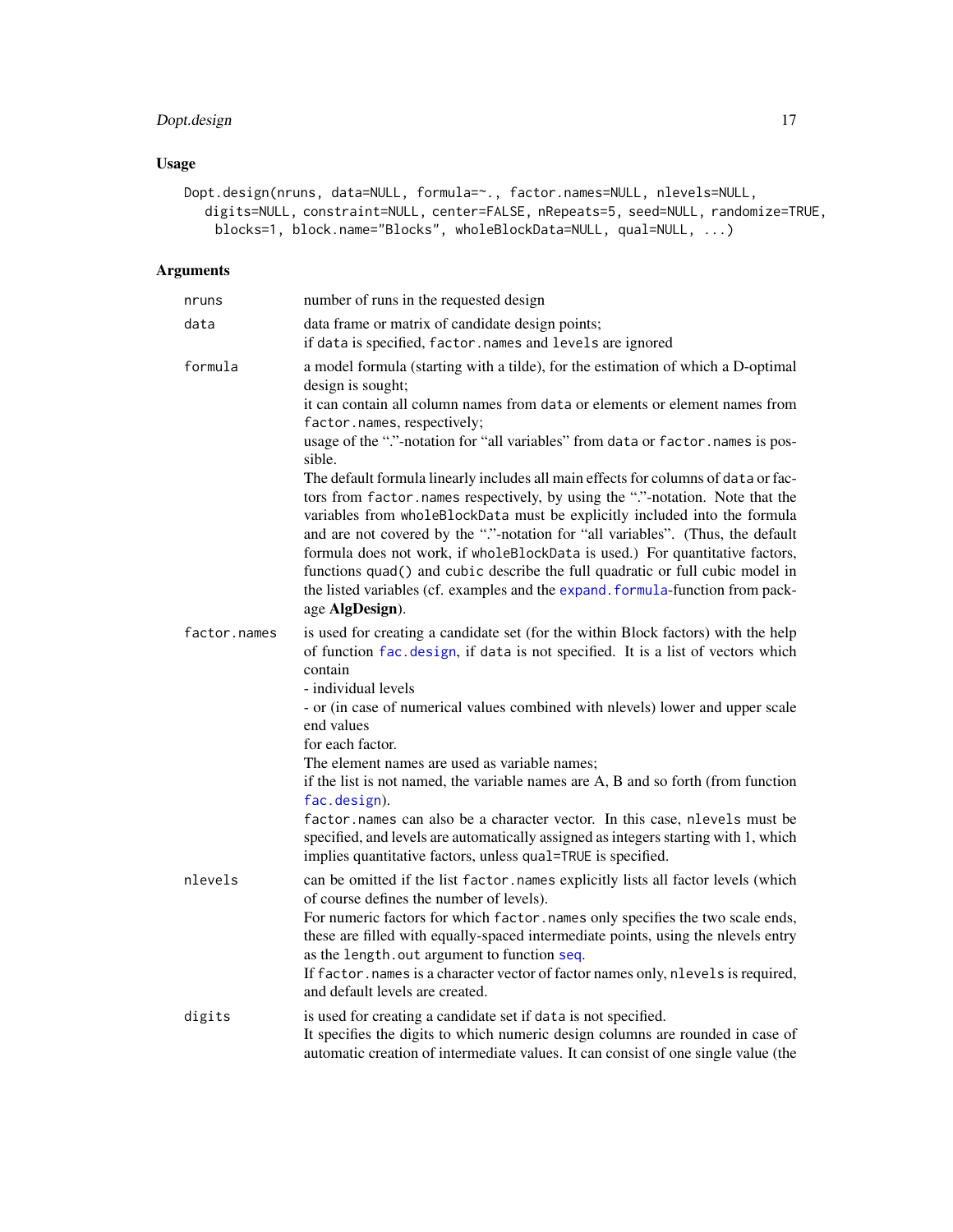<span id="page-17-0"></span>

| same for all such factors) or a numeric vector of the same length as factor.names<br>with integer entries.                                                                                                                                                                                                                                                                                                                                                                 |
|----------------------------------------------------------------------------------------------------------------------------------------------------------------------------------------------------------------------------------------------------------------------------------------------------------------------------------------------------------------------------------------------------------------------------------------------------------------------------|
| a condition (character string!) used for reducing the candidate set to admissible<br>points only. constraint is evaluated on the specified data set or after automatic<br>creation of a full factorial candidate data set.<br>The variable names from data or factor. names can be used by the constraint.                                                                                                                                                                 |
| The variable names from wholePlotData can NOT be used.<br>See Syntax and Logic for an explanation of the syntax of general and especially<br>logical R expressions.                                                                                                                                                                                                                                                                                                        |
| requests that optimization is run for the centered model; the design is neverthe-<br>less output in non-centered coordinates                                                                                                                                                                                                                                                                                                                                               |
| number of independent repeats of the design optimization process; increasing<br>this number may improve the chance of finding a global optimum, but will also<br>increase search time                                                                                                                                                                                                                                                                                      |
| seed for generation and randomization of the design (integer number);<br>here, the seed is needed even if the design is not randomized, because the gen-<br>eration process for the optimum design involves random numbers, even if the<br>order of the final design is not randomized;                                                                                                                                                                                    |
| if a reproducible design is needed, it is therefore recommended to specify a seed.                                                                                                                                                                                                                                                                                                                                                                                         |
| In R version 3.6.0 and later, the default behavior of function sample has changed.<br>If you work in a new (i.e., $\ge$ = 3.6.-0) R version and want to reproduce a random-<br>ized design from an earlier R version (before 3.6.0), you have to change the<br>RNGkind setting by                                                                                                                                                                                          |
| RNGkind(sample.kind="Rounding")<br>before running function Dopt.design.<br>It is recommended to change the setting back to the new recommended way af-<br>terwards:<br>RNGkind(sample.kind="default")<br>For an example, see the documentation of the example data set VSGFS.                                                                                                                                                                                              |
| logical deciding whether or not the design should be randomized; if it is TRUE,<br>the design (or the additional portion of the design) returned by the workhorse<br>function optFederov is brought into random order after generation. Note that<br>the generation process itself contains a random element per default; if exact<br>repeatability for the returned design is desired, it is necessary to specify a seed<br>(option seed) if in the case randomize=FALSE. |
| a single integer giving the number of blocks (default 1, if no blocking is needed)<br>OR.                                                                                                                                                                                                                                                                                                                                                                                  |
| a vector of block sizes which enable blocks of different sizes;<br>for a scalar value, nruns must be divisible into blocks equally-sized blocks; for<br>a vector value, the block sizes must add up to nruns.<br>If blocking is requested, the following two options are potentially important.                                                                                                                                                                            |
| character string: name of the blocking variable (used only if blocks are re-<br>quested)                                                                                                                                                                                                                                                                                                                                                                                   |
| optional matrix or data frame that specifies the whole block characteristics;<br>can only be used if blocks are requested; if used, it must have as many rows as                                                                                                                                                                                                                                                                                                           |
|                                                                                                                                                                                                                                                                                                                                                                                                                                                                            |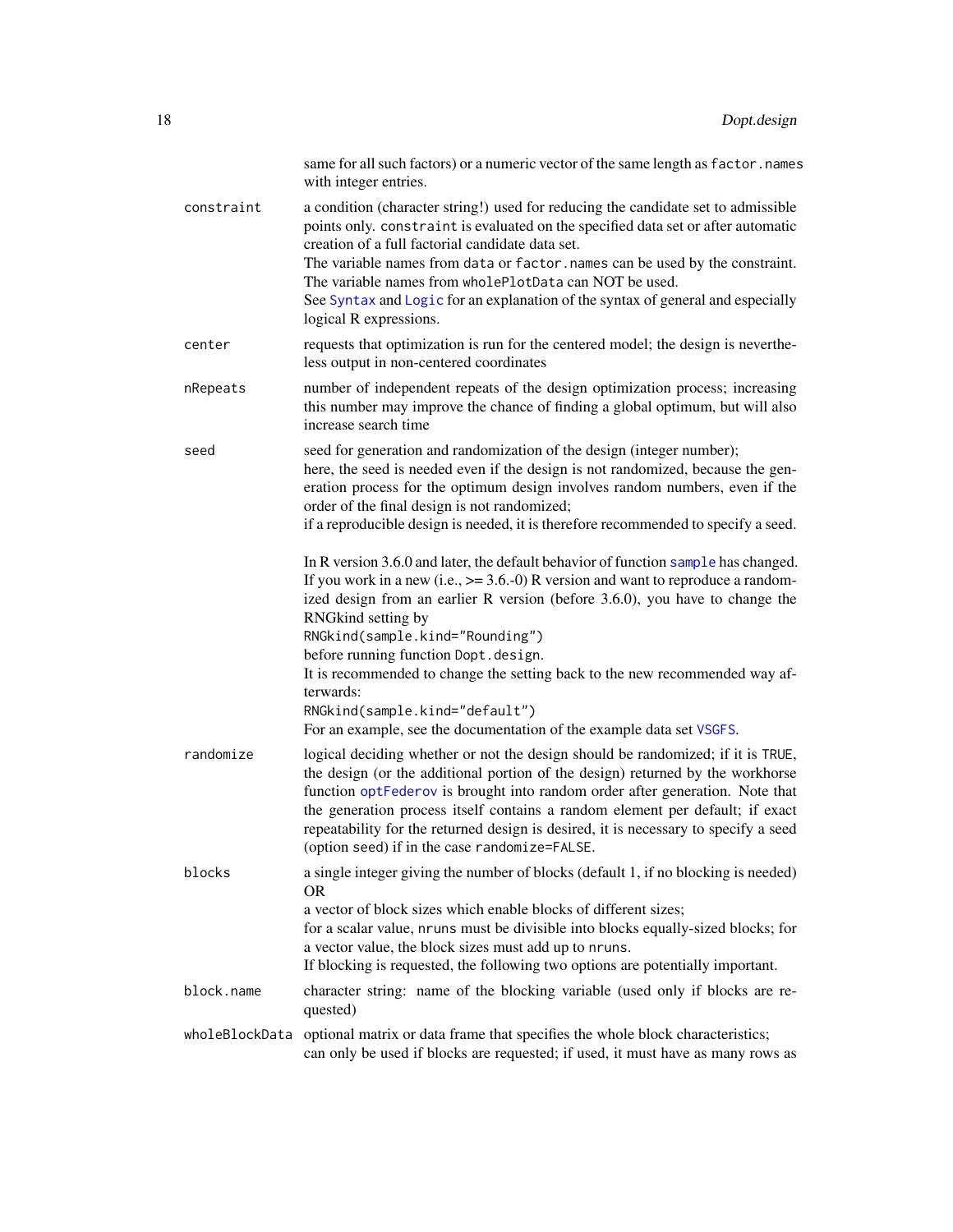<span id="page-18-0"></span>

|      | there are block sizes.<br>If this is specified, the resulting design is a split-plot design with the whole-<br>plot factors specified in wholeBlockData, the split-plot factors specified in data.<br>Note that usage of this option makes it necessary to explicitly specify a formula.                                                                                                                                                                                                                             |
|------|----------------------------------------------------------------------------------------------------------------------------------------------------------------------------------------------------------------------------------------------------------------------------------------------------------------------------------------------------------------------------------------------------------------------------------------------------------------------------------------------------------------------|
|      | Since whole Block Data must be completely specified by the user, optimization<br>is for the split-plot portion of the design only. The rationale is (assumably) that<br>the characteristics of the available blocks are known. If this is not the case, users<br>may want to try out various possible whole block setups, or to proceed sequen-<br>tially by first optimizing a whole block design for a model with the whole block<br>factors only and subsequently using this model for adding split-plot factors. |
| qual | optional logical (length 1 or same as number of factors); ignored, if data is<br>specified; overrides automatic determination of whether or not factors are quan-<br>titative;<br>if neither qual nor data are specified, factors are per default quantitative, unless<br>they have non-numeric levels in a list-valued factor.names                                                                                                                                                                                 |
|      | additional arguments to functions optFederov or optBlock (if blocking is re-<br>quested) from package <b>AlgDesign</b> ;<br>interesting arguments for optFederov: maxIteration, nullify (calculate good<br>starting design, especially set to 1, in which case nRepeats is set to 1);<br>arguments criterion and augment are not available, neither are evaluateI,<br>space, or rows, and args does not have an effect.                                                                                              |

#### Details

Function Dopt.design creates a D-optimal design, optionally with blocking, and even as a splitplot design. If no blocks are required, calculations are carried out through function [optFederov](#page-0-0) from package AlgDesign. In case of blocked designs, function [optBlock](#page-0-0) from package AlgDesign is behind the calculations. By specifying wholeBlockData, a blocked design becomes a split-plot design. The model formula can refer to both the within block data (only those are referred to by the "." notation) and the whole block data and interactions between both.

In comparison to direct usage of package **AlgDesign**, the function adds the possibility of automatically creating the candidate points on the fly, with or without constraints. Furthermore, it embeds the D-optimal [design](#page-0-0)s into the class design. On the other hand, it sacrifices some of AlgDesigns flexibility; of course, users can still use **AlgDesign** directly.

The D-optimal designs are particularly useful, if the classical regular designs are too demanding in run size requirements, or if constraints preclude automatic generation of orthogonal designs. Note, however, that the best design in few runs can still be very bad in absolute terms!

When specifying the design without the data option, a full factorial in the requested factors is the default candidate set of design points. For some situations - especially with many factors - it may be better to start from a restricted candidate set. Such a candidate set can be produced with another R function, e.g. [oa.design](#page-0-0) or [FrF2](#page-0-0), or can be manually created.

If there are doubts, whether the process has delivered a design close to the absolute optimum, nRepeats can be increased.

For unblocked designs, it is additionally possible to increase maxIteration. Also, improving the starting value by nullify=1 or nullify=2 may lead to an improved design. These options are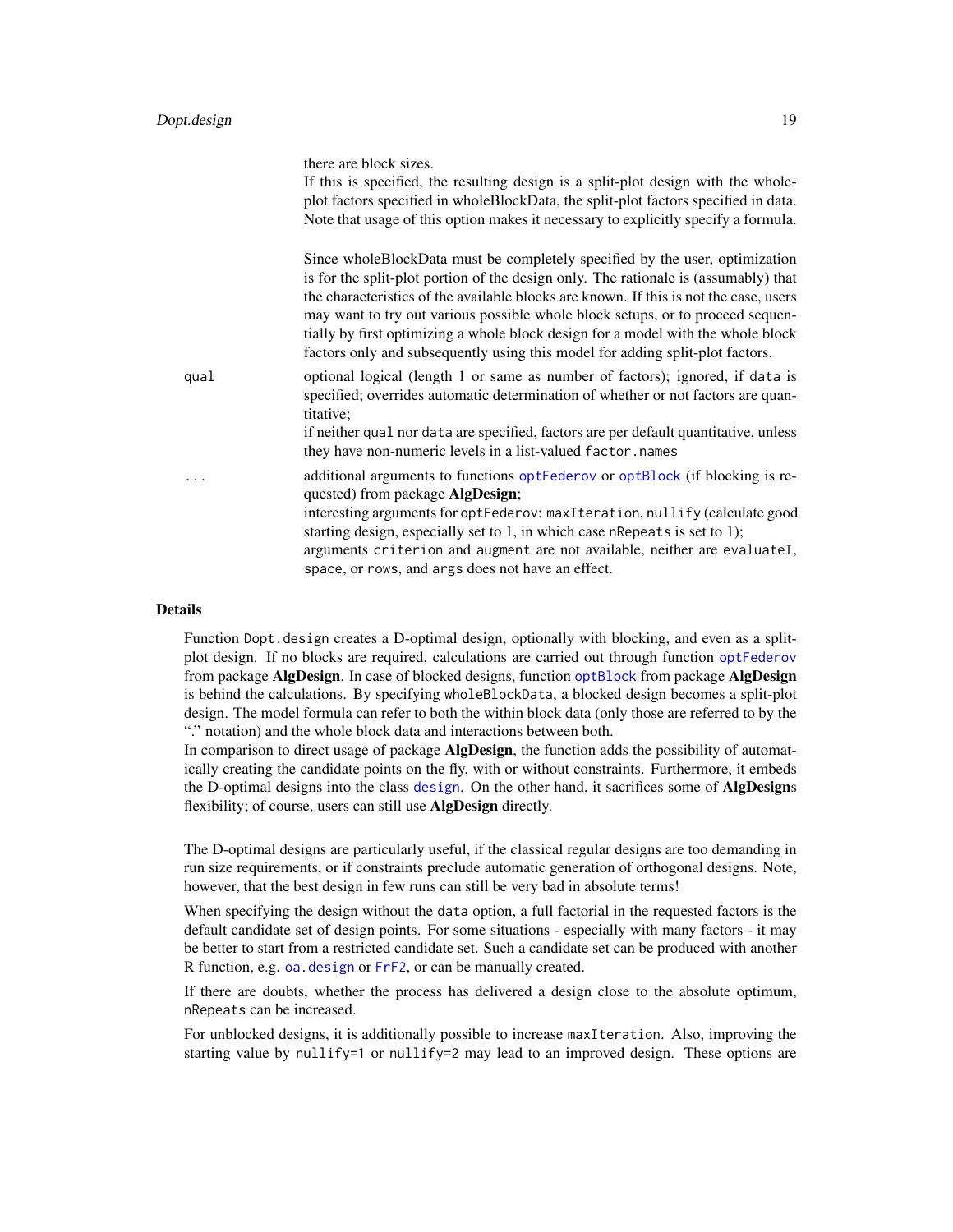<span id="page-19-0"></span>handed through to function [optFederov](#page-0-0) from package **AlgDesign** and are documented there.

#### Value

The function returns a data frame of S3 class [design](#page-0-0) with attributes attached. The data frame contains the experimental settings. The matrix desnum attached as attribute desnum contains the model matrix of the design, using the formula as specified in the call.

Function Dopt.augment preserves additional variables (e.g. responses) that have been added to the design design before augmenting. Note, however, that the response data are NOT used in deciding about which points to augment the design with.

The attribute run.order provides the run number in standard order (as returned from function [optFederov](#page-0-0) in package AlgDesign) as well as the randomized actual run order. The third column is always identical to the first.

The attribute design.info is a list of various design properties, with type resolving to "Dopt", "Dopt.blocked", "Dopt.splitplot". In addition to the standard list elements (cf. [design](#page-0-0)), the element quantitative is a vector of nfactor logical values or NAs, and the optional digits elements indicates the number of digits to which the data were rounded. For blocked and splitplot designs, the list contains additional information on numbers and sizes of blocks or plots, as well as the number of whole plot factors (which are always the first few factors) and split-plot factors.

The list contains a list of optimality criteria as calculated by function [optFederov](#page-0-0), see documentation there) with elements D, Dea, A and G.

(Note that replications is always 1 and repeat.only is always FALSE; these elements are only present to fulfill the formal requirements for class design. Note however, that blocked designs do in fact repeat experimental runs if nruns and blocks imply this.)

#### Warning

Since R version 3.6.0, the behavior of function [sample](#page-0-0) has changed (correction of a biased previous behavior that should not be relevant for the randomization of designs). For reproducing a design that was produced with an earlier R version, please follow the steps described with the argument seed.

#### Note

This package is still under (slow) development. Reports about bugs and inconveniences are welcome.

#### Author(s)

Ulrike Groemping

#### References

Atkinson, A.C. and Donev, A.N. (1992). *Optimum experimental designs*. Clarendon Press, Oxford. Federov, V.V. (1972). *Theory of optimal experiments*. Academic Press, New York.

Wheeler, R.E. (2004). *Comments on algorithmic design*. Vignette accompanying package AlgDe-sign. <../../AlgDesign/doc/AlgDesign.pdf>.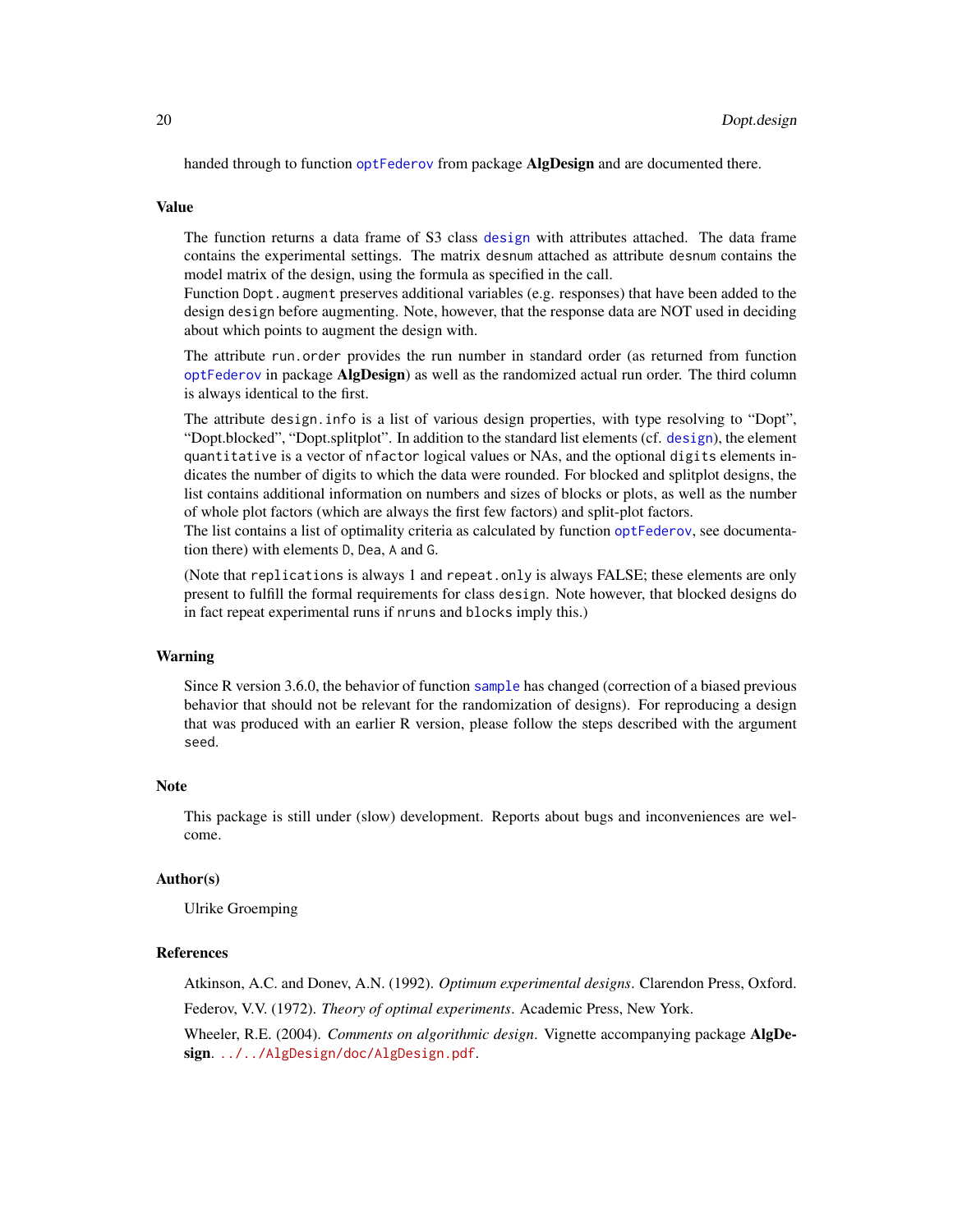#### <span id="page-20-0"></span>lhs.design 21

#### See Also

See also [optFederov](#page-0-0), [fac.design](#page-0-0), [quad](#page-0-0), [cubic](#page-0-0), [Dopt.augment](#page-12-1). Furthermore, unrelated to function Dopt. design, see also function [gen\\_design](#page-0-0) from package skpr for a new general R package for creating D-optimal or other letter optimal designs.

#### Examples

```
## a full quadratic model with constraint in three quantitative factors
 plan <- Dopt.design(36,factor.names=list(eins=c(100,250),zwei=c(10,30),drei=c(-25,25)),
                         nlevels=c(4,3,6),
                          formula=~quad(.),
                          constraint="!(eins>=200 & zwei==30 & drei==25)")
  plan
  cor(plan)
  y \le - rnorm(36)r.plan <- add.response(plan, y)
  plan2 <- Dopt.augment(r.plan, m=10)
  plot(plan2)
  cor(plan2)
  ## designs with qualitative factors and blocks for
  ## an experiment on assessing stories of social situations
  ## where each subject is a block and receives a deck of 5 stories
  plan.v <- Dopt.design(480, factor.names=list(cause=c("sick","bad luck","fault"),
            consequences=c("alone","children","sick spouse"),
            gender=c("Female","Male"),
            Age=c("young","medium","old")),
            blocks=96,
            constraint="!(Age==\"young\" & consequences==\"children\")",
            formula=~.+cause:consequences+gender:consequences+Age:cause)
  ## an experiment on assessing stories of social situations
  ## with the whole block (=whole plot) factor gender of the assessor
  ## not run for saving test time on CRAN
 ## Not run: plan.v.splitplot <- Dopt.design(480, factor.names=list(cause=c("sick","bad luck","fault"),
            consequences=c("alone","children","sick spouse"),
            gender.story=c("Female","Male"),
            Age=c("young","medium","old")),
            blocks=96,
            wholeBlockData=cbind(gender=rep(c("Female","Male"),each=48)),
            constraint="!(Age==\"young\" & consequences==\"children\")",
            formula=~.+gender+cause:consequences+gender.story:consequences+
                gender:consequences+Age:cause+gender:gender.story)
## End(Not run)
```
<span id="page-20-1"></span>lhs.design *Functions for accessing latin hypercube sampling designs from package lhs or space-filling designs from package DiceDesign*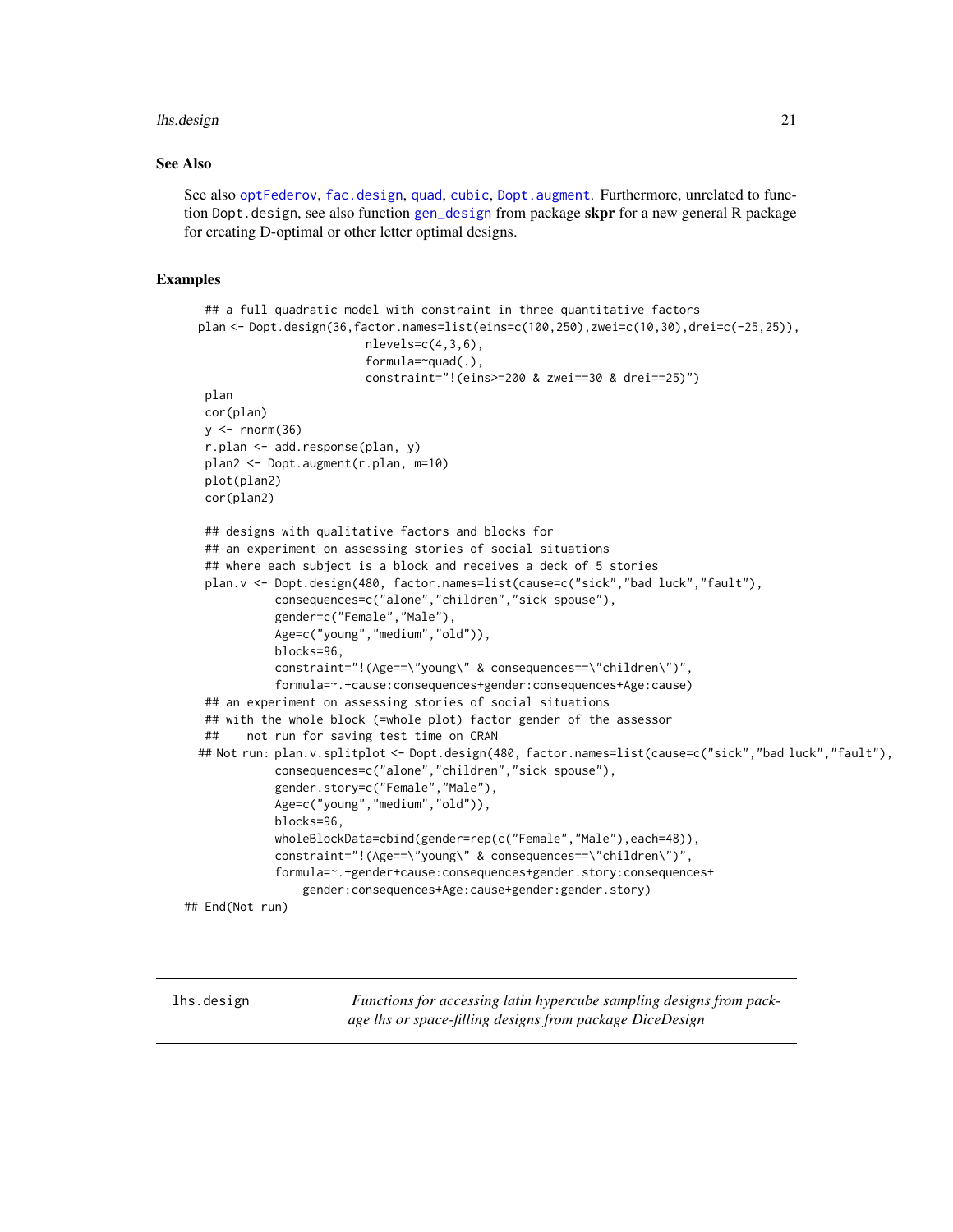#### <span id="page-21-0"></span>Description

Functions for comfortably accessing latin hypercube sampling designs from package lhs or spacefilling designs from package DiceDesign, which are useful for quantitative factors with many possible levels. In particular, they can be used in computer experiments. Most of the designs are random samples.

# Usage

```
lhs.design(nruns, nfactors, type="optimum", factor.names=NULL, seed=NULL, digits=NULL,
         nlevels = nruns, default.levels = c(0, 1), randomize = FALSE, ...)
lhs.augment(lhs, m=1, type="optAugment", seed=NULL, ...)
```
# Arguments

| nruns        | number of runs in the latin hypercube sample;<br>for type fact (a full factorial with equally-space levels), if nlevels is not sep-<br>arately specified, this number is taken to be the common number of levels of all<br>factors, i.e. the resulting design will have nruns^nfactors runs;<br>alternatively, if nlevels is separately specified as a vector of different numbers<br>of levels, nruns can be missing or can be the correctly-specified number of runs.                         |
|--------------|-------------------------------------------------------------------------------------------------------------------------------------------------------------------------------------------------------------------------------------------------------------------------------------------------------------------------------------------------------------------------------------------------------------------------------------------------------------------------------------------------|
| nfactors     | number of factors in the latin hypercube sample                                                                                                                                                                                                                                                                                                                                                                                                                                                 |
| type         | character string indicating the type of design or augmentation method; defaults<br>are "optimum" for lhs.design and "optAugment" for lhs.augment.                                                                                                                                                                                                                                                                                                                                               |
|              | Function lhs.design calls<br>a function named typeLHS from package lhs (types genetic, improved, maximin,<br>optimum, random),<br>a function named typeDesign from package DiceDesign (types dmax, strauss,<br>fact)<br>or function runif. faure from package DiceDesign (type faure).                                                                                                                                                                                                          |
|              | Function 1hs. augment calls function typeLHS from package lhs,<br>where possible choices for type are augment, optSeeded, or optAugment.<br>see the respective functions from packages lhs and DiceDesign.                                                                                                                                                                                                                                                                                      |
| seed         | seed for random number generation; latin hypercube samples from package lhs<br>are random samples. Specifying a seed used to make the result reproducible for<br>early versions of package <b>lhs</b> - lately, results are reproducible within a package<br>version, but reproducibility between package versions cannot be guaranteed.                                                                                                                                                        |
| factor.names | list of scale end values for each factor; names are used as variable names;<br>the names should not be $x1, x2, \ldots$ , as this would interfere with usability of stan-<br>dard second order analysis methods on the resulting data (link{rsmformula});<br>if the list is not named, the variable names are $X1$ , $X2$ and so forth; the original<br>unit cube calculated by package $\text{Ins}$ (scale ends 0 and 1 for each variable) is<br>rescaled to the values given in factor.names. |
| digits       | digits to which the design columns are rounded; one single value (the same for<br>all factors) or a vector of length nfactors;<br>note that the rounding is applied after generation of the design on the actual                                                                                                                                                                                                                                                                                |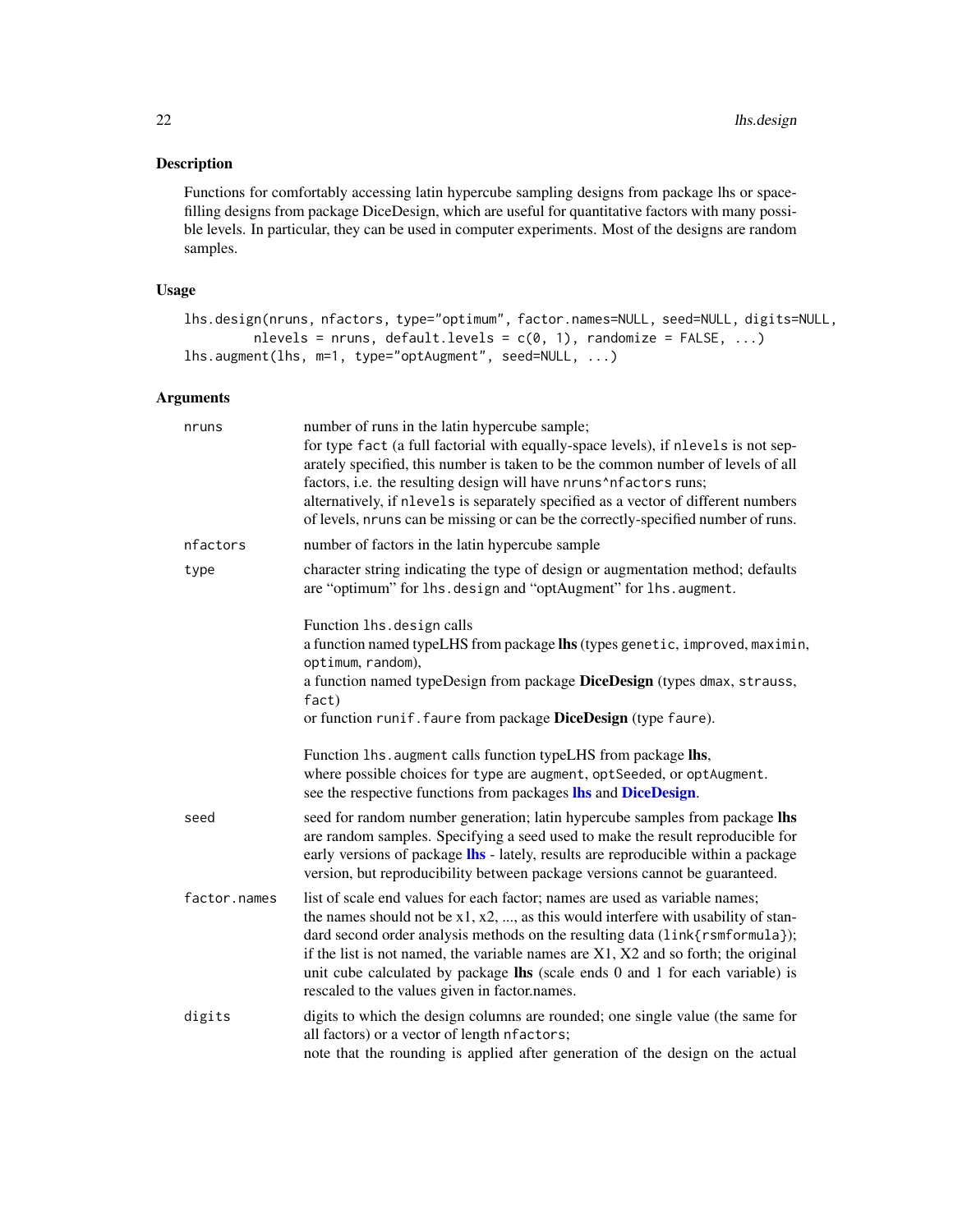<span id="page-22-0"></span>

|           | data scale, i.e. the unit cube generated by the functions from packages lhs or<br>DiceDesign is NOT rounded                                                                                                                                                                                                                                                                                                                                                                                                                                                                                                                                      |
|-----------|--------------------------------------------------------------------------------------------------------------------------------------------------------------------------------------------------------------------------------------------------------------------------------------------------------------------------------------------------------------------------------------------------------------------------------------------------------------------------------------------------------------------------------------------------------------------------------------------------------------------------------------------------|
| nlevels   | used for type fact only; integer number or numeric vector of nfactor integers;<br>specifies the number of levels for each factor. If all factors have the same number<br>of levels, the number of levels can also be specified through nruns, which is<br>interpreted as the number of levels for type fact, if nlevels is not separately<br>specified                                                                                                                                                                                                                                                                                           |
|           | default. levels scale ends for all factors; convenient, if all factors have the same scaling that<br>deviates from the default 0/1 scale ends.                                                                                                                                                                                                                                                                                                                                                                                                                                                                                                   |
| randomize | logical that prevents randomization per default. The option has an effect for<br>types fact and faure only. All other types are based on random design genera-<br>tion anyway. Note that preventing randomization is the default here, because<br>these designs are assumed to be used mostly for computer experimentation,<br>where the systematics of the non-randomized design may be beneficial. For<br>hardware experimentation, randomization should be set to TRUE!                                                                                                                                                                       |
|           | If randomization is requested, the following information is relevant:<br>In R version 3.6.0 and later, the default behavior of function sample has changed.<br>If you work in a new (i.e., $\ge$ = 3.6.0) R version want to run code interchangeably<br>on R 3.6.0 and an earlier R version, you have to change the RNGkind setting in<br>the later R version by<br>RNGkind(sample.kind="Rounding")<br>before running function lhs.design.<br>It is recommended to change the setting back to the new recommended way af-<br>terwards:<br>RNGkind(sample.kind="default")<br>For an example, see the documentation of the example data set VSGFS. |
| lhs       | design generated by function lhs. design (class design, of type lhs                                                                                                                                                                                                                                                                                                                                                                                                                                                                                                                                                                              |
| m         | integer number of additional points to add to design lhs (note, however, that<br>optSeeded does not necessarily preserve all original runs!)                                                                                                                                                                                                                                                                                                                                                                                                                                                                                                     |
| .         | additional arguments to the functions from packages lhs or DiceDesign. Refer<br>to their documentation.<br>Functions for generating lhs designs: randomLHS, geneticLHS, improvedLHS,<br>maximinLHS, optimumLHS, dmaxDesign, straussDesign, runif.faure, factDesign;<br>functions for augmenting lhs designs: augmentLHS, optSeededLHS, optAugmentLHS)                                                                                                                                                                                                                                                                                            |

#### Details

Function lhs.design creates a latin hypercube sample, function lhs.augment augments an existing latin hypercube sample (or in case of type optSeeded takes the existing sample as the starting point but potentially modifies it). In comparison to direct usage of package lhs, the functions add the possibility of recoding lhs samples to a desired range, and they embed the lhs designs into class [design](#page-0-0).

Range coding is based on the recoding facility from package rsm and the factor.names parameter used analogously to packages DoE.base and FrF2.

The lhs designs are useful for quantitative factors, if it is considered desirable to uniformly distribute design points over a hyperrectangular space. This is e.g. considered interesting for computer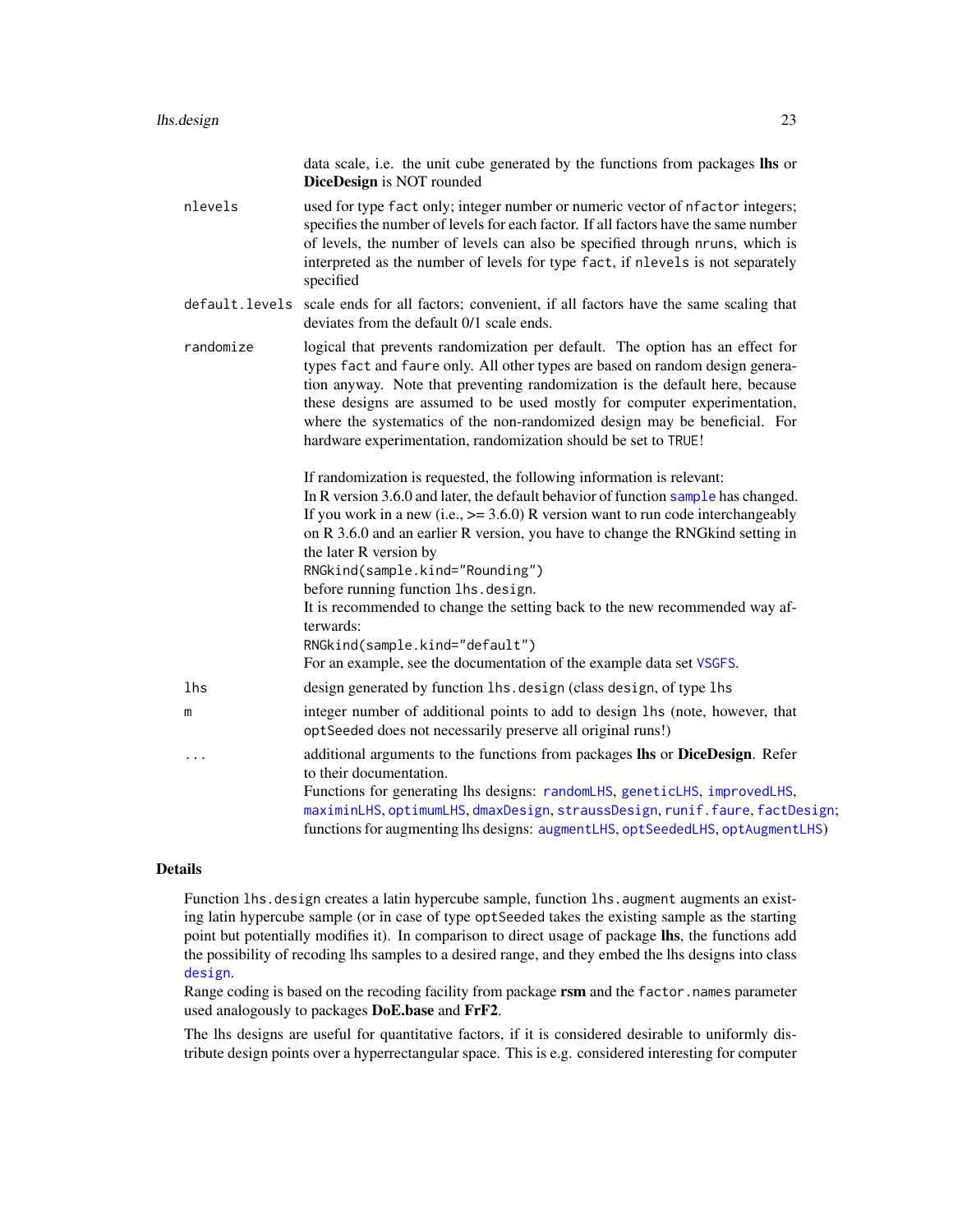<span id="page-23-0"></span>experiments, where replications of the same settings are often useless.

Supported design types are described in the documentation for packages [lhs](#page-0-0) and [DiceDesign](#page-0-0).

#### Value

Both functions return a data frame of S3 class [design](#page-0-0) with attributes attached. The data frame contains the experimental settings as recoded to the scale ends defined in factor.names (if given), rounded to the number of digits given in digits (if given). The experimental factors in the matrix desnum attached as attribute desnum contain the design in the unit cube (all experimental factors ranging from 0 to 1) as returned by packages lhs or DiceDesign.

Function lhs.augment preserves additional variables (e.g. responses) that have been added to the design lhs before augmenting. Note, however, that the response data are NOT used in deciding about which points to augment the design with.

The attribute run. order is not very useful for most of these designs, as there is no standard order. It therefore is present for formal reasons only and contains three identical columns of 1,2,...,nruns. For designs created with type=fact or type=faure, the standard order is the order in which package DiceDesign creates the design, and the actual run order may be different in case of randomization. In case of lhs. augment, if the design to be augmented had been reordered before, the augmented design preserves this reorder and also the respective numbering of the design.

The attribute design.info is a list of various design properties, with type resolving to "lhs". In addition to the standard list elements (cf. [design](#page-0-0)), the subtype element indicates the type of latin hypercube designs and possibly additional augmentations, the element quantitative is a vector of nfactor logical TRUEs, and the digits elements indicates the digits to which the data were rounded.

For designs created with package DiceDesign, special list elements from this package are also added to design.info.

randomize is always TRUE for designs generated by random sampling, but may be FALSE for designs created with type=fact or type=faure.

coding provides formulae for making the designs comfortably usable with standard second order methodology implemented in package rsm. replications is always 1 and repeat. only is always FALSE; these elements are only present to fulfill the formal requirements for class design.

#### Warning

Since R version 3.6.0, the behavior of function [sample](#page-0-0) has changed (correction of a biased previous behavior that should not be relevant for the randomization of designs). For using code that randomizes a design interchangeably between a new R version (3.6.0 or later) and an older one, please follow the steps described with the argument randomize.

Note also: Package lhs does not promise to keep designs reproducible between package versions. Thus, please make sure to store important designs for the future, if needed (of course, this is always wise anyway!).

#### **Note**

This package is still under (slow) development. Reports about bugs and inconveniences are welcome.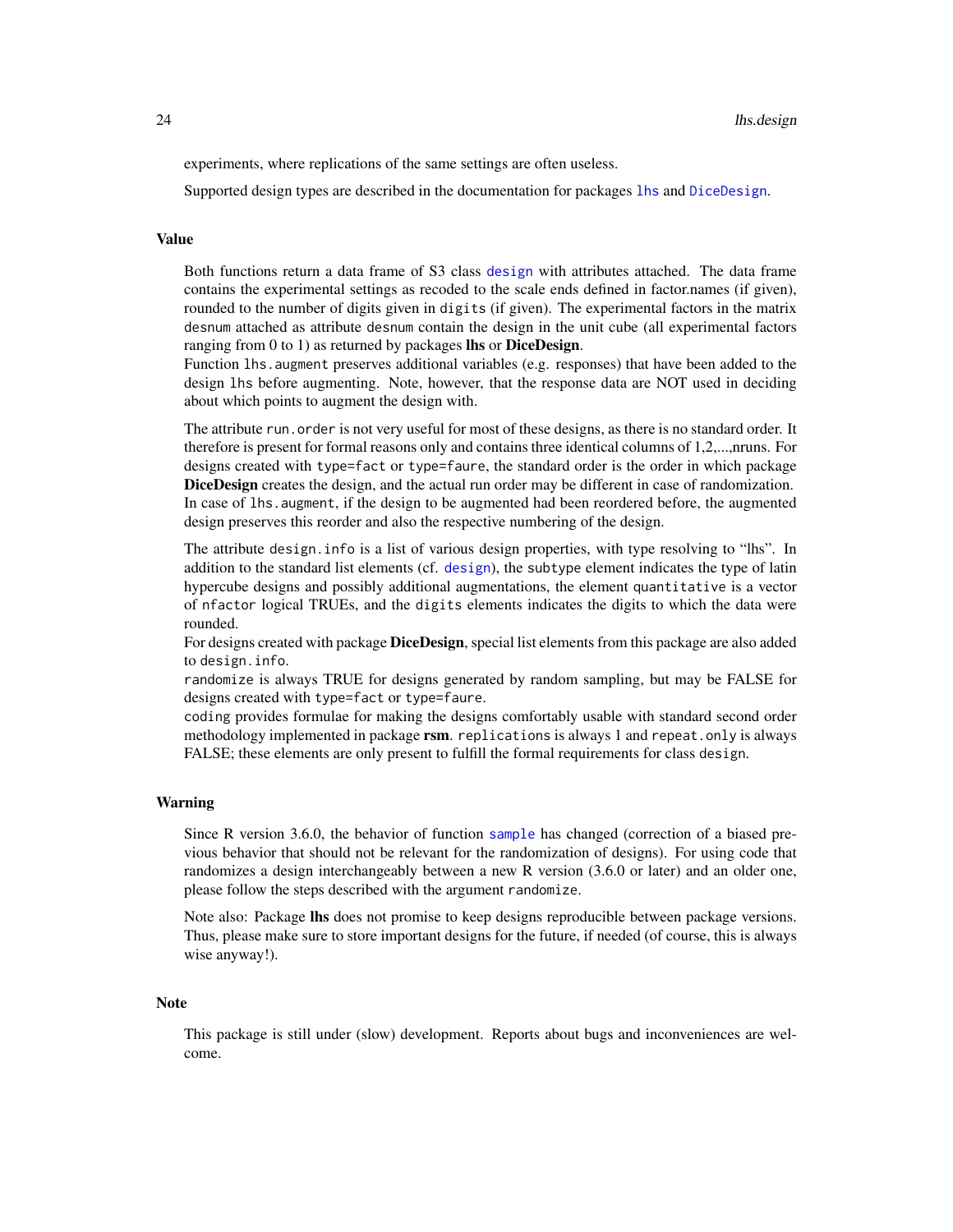#### <span id="page-24-0"></span>lhs.design 25

#### Author(s)

Ulrike Groemping

#### **References**

Beachkofski, B., Grandhi, R. (2002) Improved Distributed Hypercube Sampling. American Institute of Aeronautics and Astronautics Paper 1274.

Currin C., Mitchell T., Morris M. and Ylvisaker D. (1991) Bayesian Prediction of Deterministic Functions With Applications to the Design and Analysis of Computer Experiments, *Journal of the American Statistical Association* 86, 953–963.

Santner T.J., Williams B.J. and Notz W.I. (2003) The Design and Analysis of Computer Experiments, Springer, 121–161.

Shewry, M. C. and Wynn and H. P. (1987) Maximum entropy sampling. *Journal of Applied Statistics* 14, 165–170.

Fang K.-T., Li R. and Sudjianto A. (2006) *Design and Modeling for Computer Experiments*, Chapman & Hall.

Stein, M. (1987) Large Sample Properties of Simulations Using Latin Hypercube Sampling. *Technometrics* 29, 143–151.

Stocki, R. (2005) A method to improve design reliability using optimal Latin hypercube sampling. *Computer Assisted Mechanics and Engineering Sciences* 12, 87–105.

#### See Also

See Also [compare](#page-26-1) for comparing optimality criteria for various designs, [lhs-package](#page-0-0) and [DiceDesign-package](#page-0-0) for the packages that do the calculations, [FrF2](#page-0-0), [oa.design](#page-0-0), [fac.design](#page-0-0), [pb](#page-0-0) for other possibilites of generating designs

#### Examples

```
## maximin design from package lhs
plan <- lhs.design(20,7,"maximin",digits=2)
plan
plot(plan)
cor(plan)
y \le - rnorm(20)r.plan <- add.response(plan, y)
## augmenting the design with 10 additional points, default method
plan2 <- lhs.augment(plan, m=10)
plot(plan2)
cor(plan2)
## purely random design (usually not ideal)
plan3 <- lhs.design(20,4,"random",
       factor.names=list(c(15,25), c(10,90), c(0,120), c(12,24)), digits=2)
plot(plan3)
cor(plan3)
```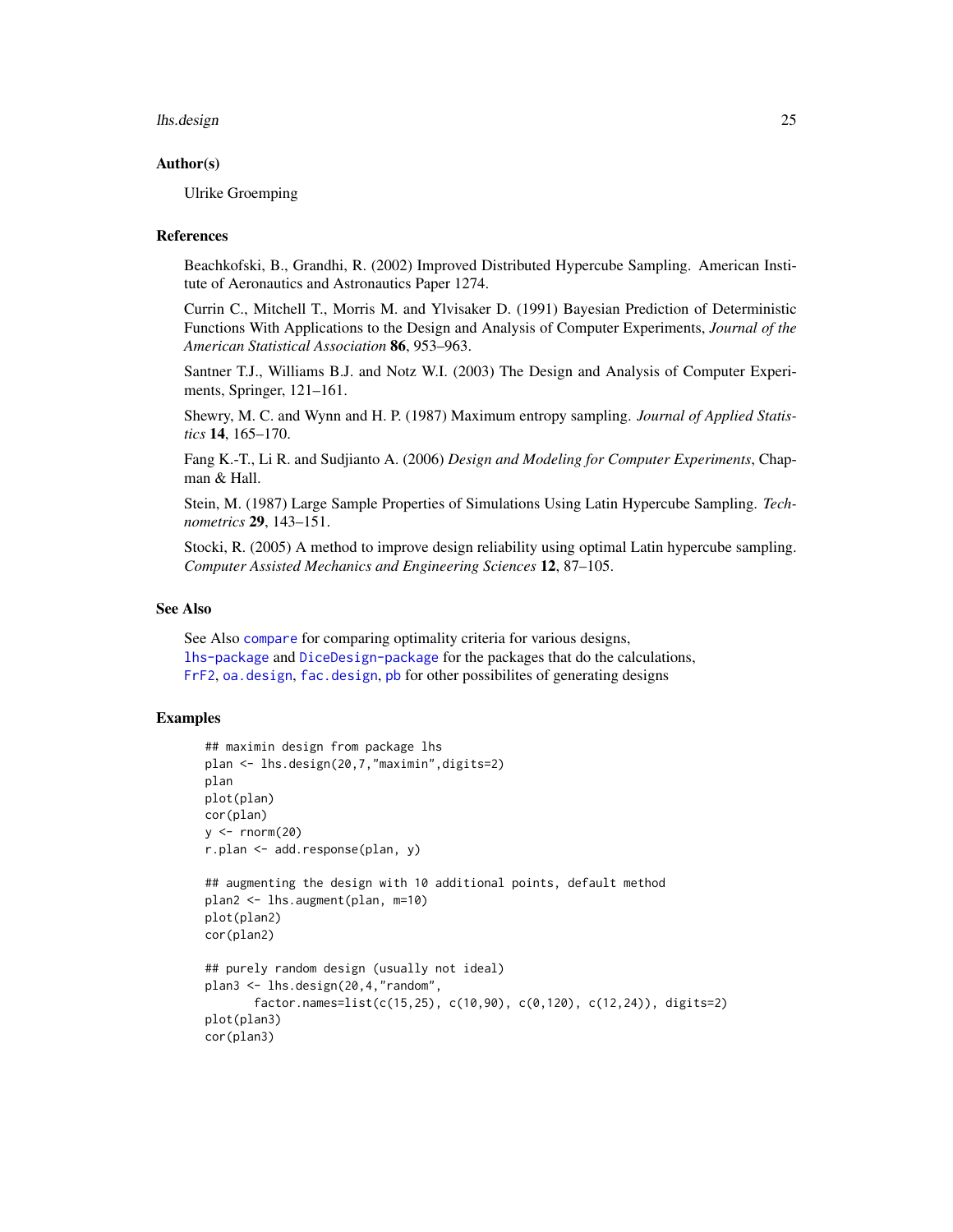```
## optimum design from package lhs (default)
plan4 <- lhs.design(20,4,"optimum",
     factor.names=list(torque=c(10,14),friction=c(25,35),
           temperature=c(-5,35),pressure=c(20,50)),digits=2)
plot(plan4)
cor(plan4)
## dmax design from package DiceDesign
## arguments range and niter_max are required
## ?dmaxDesign for more info
plan5 <- lhs.design(20,4,"dmax",
     factor.names=list(torque=c(10,14),friction=c(25,35),
           temperature=c(-5,35),pressure=c(20,50)),digits=2,
           range=0.2, niter_max=500)
plot(plan5)
cor(plan5)
## Strauss design from package DiceDesign
## argument RND is required
## ?straussDesign for more info
plan6 <- lhs.design(20,4,"strauss",
     factor.names=list(torque=c(10,14),friction=c(25,35),
           temperature=c(-5,35),pressure=c(20,50)),digits=2,
           RND = 0.2plot(plan6)
cor(plan6)
## full factorial design from package DiceDesign
## mini try-out version
plan7 <- lhs.design(3,4,"fact",
     factor.names=list(torque=c(10,14),friction=c(25,35),
           temperature=c(-5,35),pressure=c(20,50)),digits=2)
plot(plan7)
cor(plan7)
## Not run:
## full factorial design from package DiceDesign
## not as many different levels as runs, but only a fixed set of levels
## caution: too many levels can easily bring down the computer
## above design with 7 distinct levels for each factor,
## implying 2401 runs
plan7 <- lhs.design(7,4,"fact",
     factor.names=list(torque=c(10,14),friction=c(25,35),
           temperature=c(-5,35),pressure=c(20,50)),digits=2)
plot(plan7)
cor(plan7)
## equivalent call
plan7 <- lhs.design(,4,"fact",nlevels=7,
     factor.names=list(torque=c(10,14),friction=c(25,35),
           temperature=c(-5,35),pressure=c(20,50)),digits=2)
```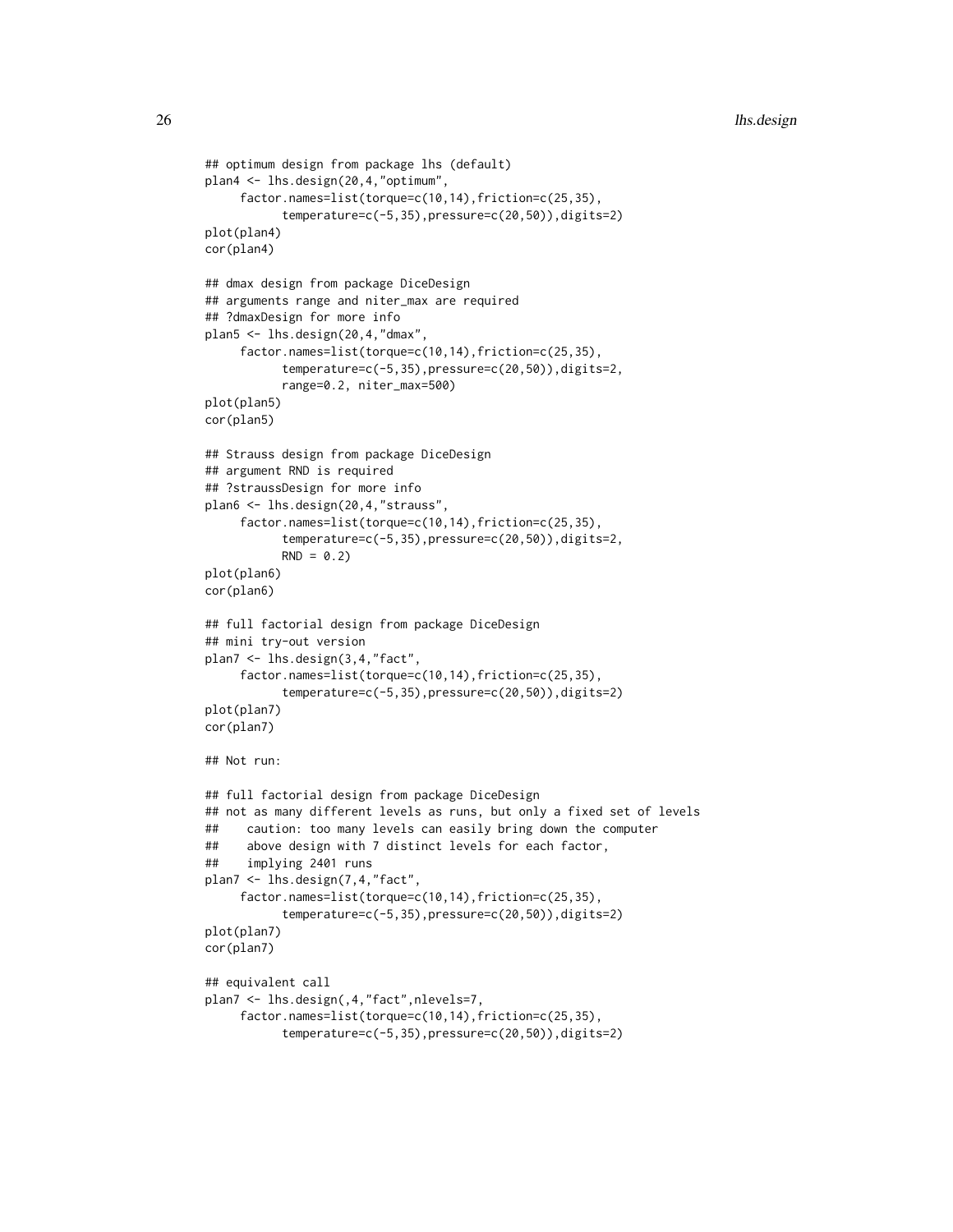```
## different number of levels for each factor
plan8 <- lhs.design(,4,"fact",nlevels=c(5,6,5,7),
     factor.names=list(torque=c(10,14),friction=c(25,35),
           temperature=c(-5,35),pressure=c(20,50)),digits=2)
plot(plan8)
cor(plan8)
## equivalent call (specifying nruns, not necessary but a good check)
plan8 <- lhs.design(1050,4,"fact",nlevels=c(5,6,5,7),
     factor.names=list(torque=c(10,14),friction=c(25,35),
           temperature=c(-5,35),pressure=c(20,50)),digits=2)
```

```
## End(Not run)
```
optimality.criteria *Overview of optimality criteria in experimental design packages*

#### <span id="page-26-1"></span>Description

One function for calculating the S-optimality criterion is provided here. This help file documents this function and also describes optimality criteria from other related packages, referring to space filling optimality like the S criterion or to model-based optimality like the well-known D-criterion.

#### Usage

Scalc(design) compare(...)

#### Arguments

| design   | matrix, often normalized to unit cube,                                                                                                                              |
|----------|---------------------------------------------------------------------------------------------------------------------------------------------------------------------|
|          | OR                                                                                                                                                                  |
|          | design (class design) of type lhs or Dopt.                                                                                                                          |
|          | For design objects, calculations are applied to the desnum attribute.                                                                                               |
| $\cdots$ | two or more designs, either all of type lhs or all of type Dopt, can be compared<br>w.r.t. some optimality criteria that are stored in their design. info attribute |
|          | (only works with designs created by <b>DoE.wrapper</b> version 0.7 or higher)                                                                                       |

#### Details

Function Scalc calculates the S criterion for optimality, which is employed in package lhs for most optimization purposes (exception: maximin designs). The criterion is the harmonic mean of all pairwise interpoint distances, and space-filling optimization tries to maximize it.

Function [eval.design](#page-0-0) from package AlgDesign calculates various model-based optimality criteria:

confounding a confounding matrix of effects, if requested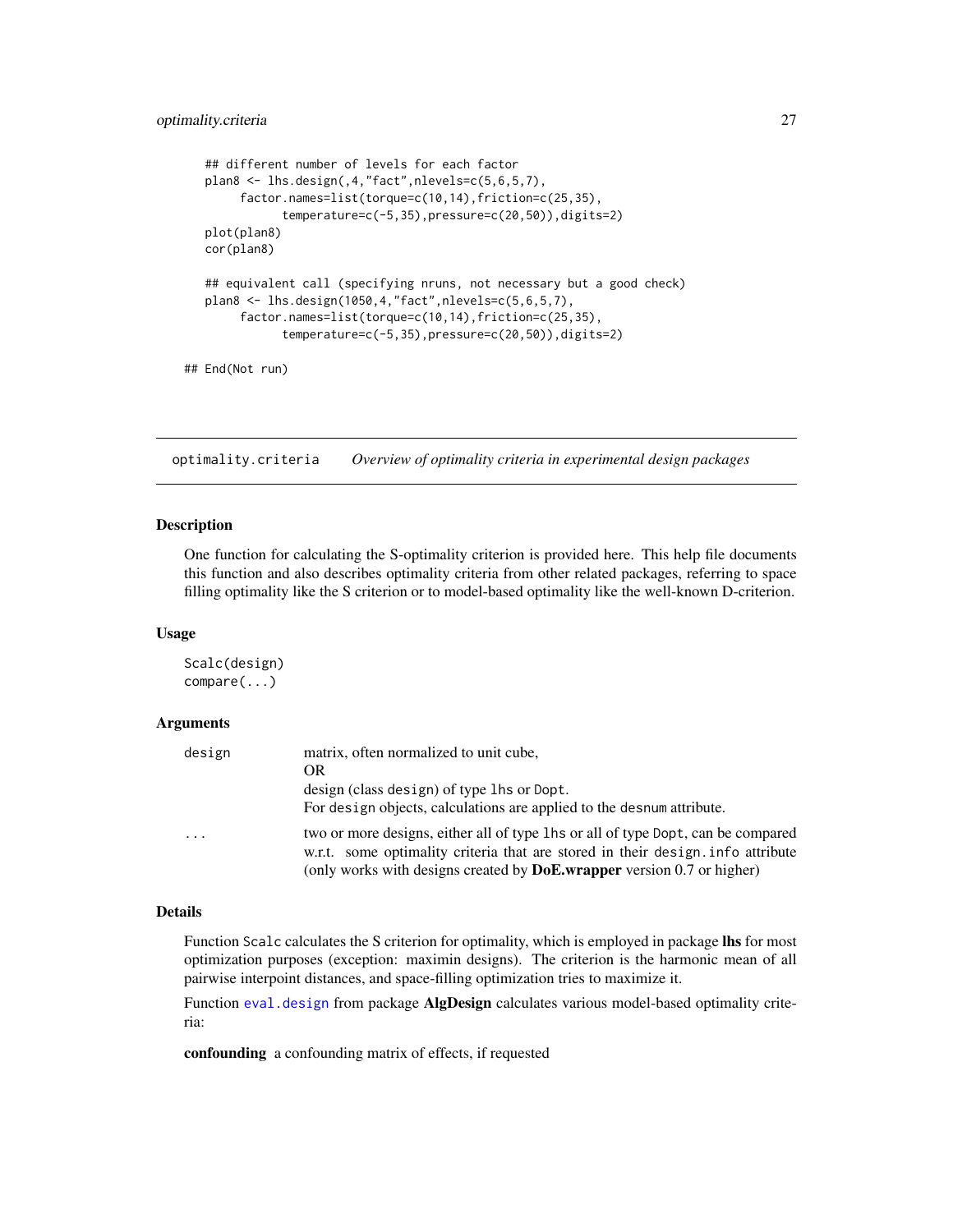- <span id="page-27-0"></span>determinant the k-th root of the determinant of  $Z^2Z/N$ , where Z is the model matrix of the model under investigation, k is the number of columns of Z and N the number of rows; this is the quantity optimized for D-optimal designs
- A the arithmetic mean of coeffient variance multipliers, i.e. the average diagonal element of the inverse of Z'Z/N, intercept included
- I the average prediction variance over a space  $X$ ; calculated only, if  $X$  is specified
- Ge the minimax normalized variance over  $X$ ; calculated only, if  $X$  is specified
- **Dea** A lower bound on D efficiency for approximate theory designs. It is equal to  $exp(1-1/\text{Ge})$ , i.e. is also calculated only, if X is specified.
- diagonality the k-th root of the ratio of the determinant of M1 divided by the product of diagonal elements of M1, where M1 is Z'Z with the column and row referring to the intercept removed, and k the number of columns of M1; if this is 1, the coefficient estimates are uncorrelated.
- gmean.variances the geometric mean of normalized coeffient variance multipliers (intercept excluded), i.e. the geometric mean of the diagonal elements of the inverse of Z'Z/N, without the first element, if an intercept is in the model.

Several functions from package **DiceDesign** calculate optimality criteria regarding the space filling qualities of a design. These functions normalize the design to lie in the unit cube, if it does not yet do so. Application of these functions to designs with qualitative factors does not make sense and yields errors. The following functions are available:

[mindist](#page-0-0) calculates the minimum distance between any pair of design points. This is the criterion which is maximized by maximin designs, i.e. should be large for a space-filling design.

For the next two distance metrics, it is helpful to define  $g_i$  as the minimal distance of design point i to any other design point.

[meshRatio](#page-0-0) calculates the ratio of the maximum g\_i to the minimum g\_i (a small mesh ratio indicates a similar minimal distance for all design points).

[coverage](#page-0-0) calculates the coefficient of variation of the  $g_i$ , however using the denominator n instead of n-1 for the standard deviation (a large coverage indicates that the average minimal distance for of design points is large relative to their standard deviation; large values are desirable).

Function [discrepancyCriteria](#page-0-0) calculates several versions of L2 discrepancy.

Function link[skpr]{eval\_design} calculates effect and parameter powers for a design for a specified model and a specified significance level alpha.

#### Value

Function Scalc returns a single number: the harmonic mean of all pairwise interpoint distances is calculated, based on the matrix design or the desnum attribute of the design design. (This value should be as large as possible for a space-filling design.)

Note that the resulting S value differs from the printed optimum value by function lhs.design for type optimum in two respects: the printed optimum value is the sum of inverse distances, i.e. the denominator of the harmonic mean. choose(nruns, 2) divided by the printed final optimal value is approximately equal to the calculated S; perfect equality cannot be achieved because the underlying the printed final optimum refers to an interim latin hypercube of integers that is subsequently rescaled to the unit cube and scrambled by random numbers.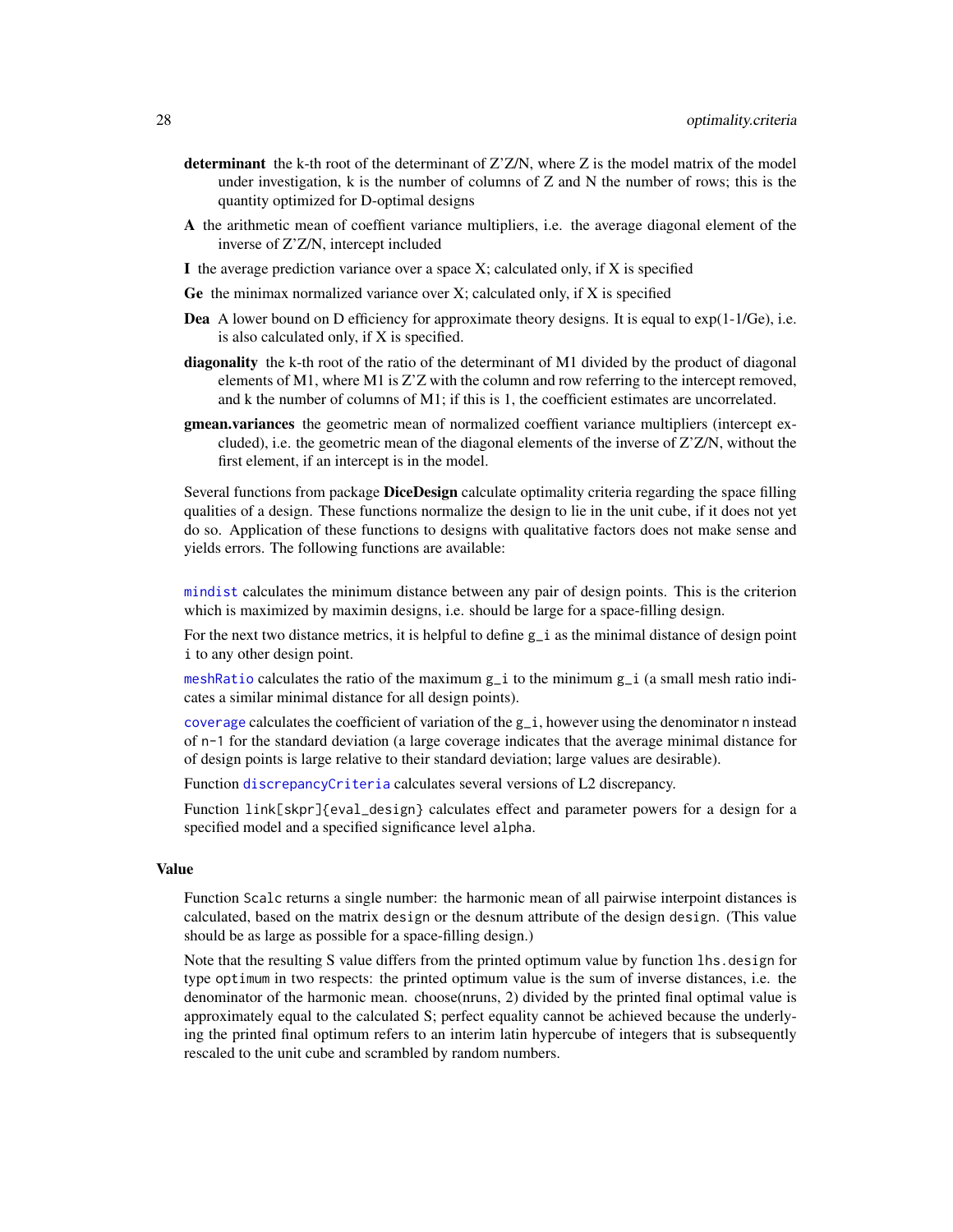#### <span id="page-28-0"></span>optimality.criteria 29

Function compare returns a matrix, with rows representing the criteria and columns the different designs. Apart from many of the criteria mentioned above, the determinant of the correlation matrix is shown, which should ideally be close to one for a near-orthogonal design (at least in terms of linear effects).

#### **Note**

This package is still under (slow) development. Reports about bugs and inconveniences are welcome.

#### Author(s)

Ulrike Groemping

#### References

Beachkofski, B., Grandhi, R. (2002) Improved Distributed Hypercube Sampling. American Institute of Aeronautics and Astronautics Paper 1274.

Currin C., Mitchell T., Morris M. and Ylvisaker D. (1991) Bayesian Prediction of Deterministic Functions With Applications to the Design and Analysis of Computer Experiments, *Journal of the American Statistical Association* 86, 953–963.

Santner T.J., Williams B.J. and Notz W.I. (2003) The Design and Analysis of Computer Experiments, Springer, 121–161.

Shewry, M. C. and Wynn and H. P. (1987) Maximum entropy sampling. *Journal of Applied Statistics* 14, 165–170.

Fang K.-T., Li R. and Sudjianto A. (2006) *Design and Modeling for Computer Experiments*, Chapman & Hall.

Stein, M. (1987) Large Sample Properties of Simulations Using Latin Hypercube Sampling. *Technometrics* 29, 143–151.

Stocki, R. (2005) A method to improve design reliability using optimal Latin hypercube sampling. *Computer Assisted Mechanics and Engineering Sciences* 12, 87–105.

#### See Also

See Also [lhs-package](#page-0-0), [DiceDesign-package](#page-0-0), [eval.design](#page-0-0), [eval\\_design](#page-0-0)

#### Examples

```
## optimum design from package lhs (default)
plan <- lhs.design(20,4,"optimum",
       factor.names=list(c(15,25), c(10,90), c(0,120), c(12,24)), digits=2)
## maximin design
plan2 <- lhs.design(20,4,"maximin",
      factor.names=list(c(15,25), c(10,90), c(0,120), c(12,24)), digits=2)
## purely random design (usually not ideal)
plan3 <- lhs.design(20,4,"random",
      factor.names=list(c(15,25), c(10,90), c(0,120), c(12,24)), digits=2)
## genetic design
plan4 <- lhs.design(20,4,"genetic",
```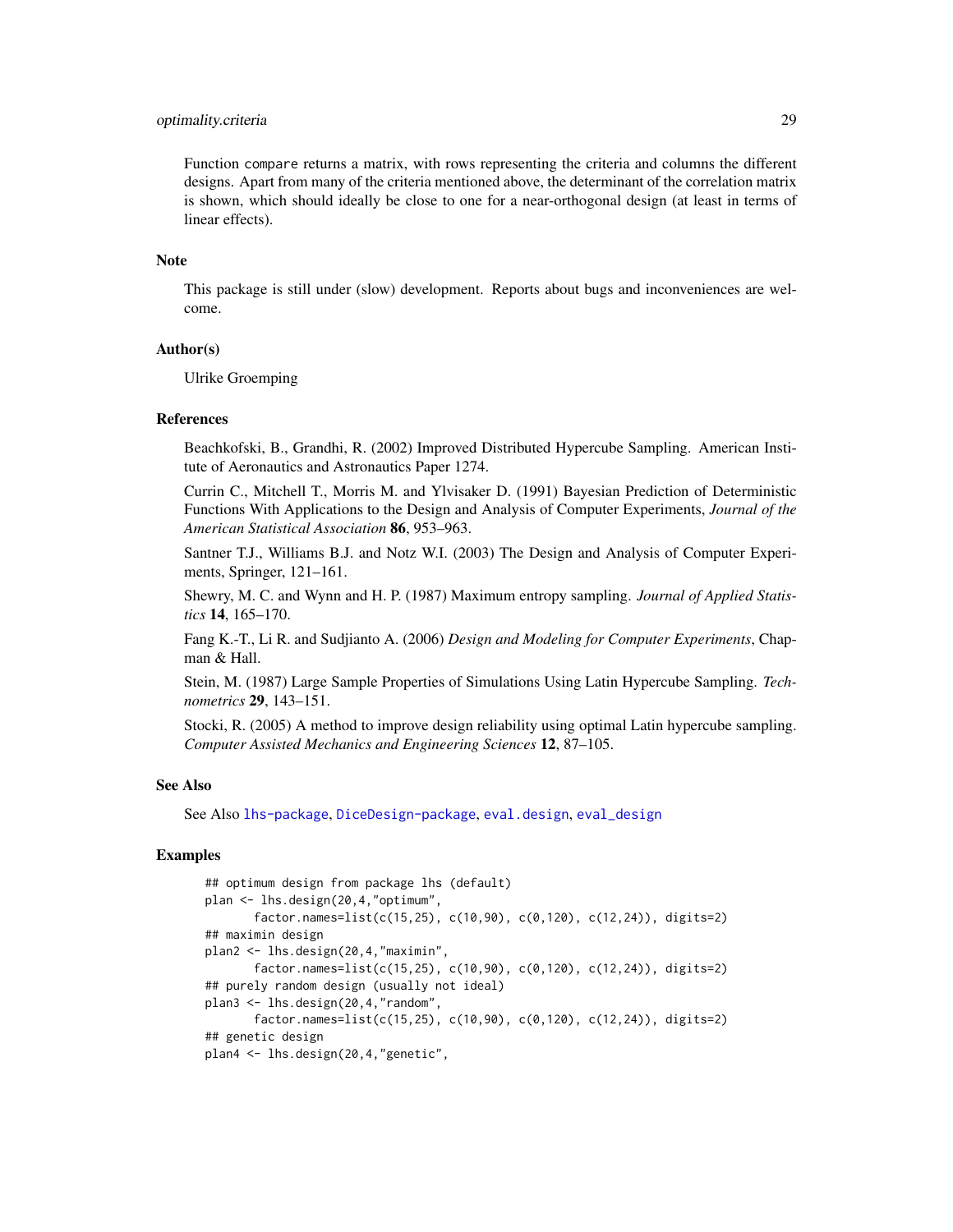#### <span id="page-29-0"></span>30 rsmformula

```
factor.names=list(c(15,25), c(10,90), c(0,120), c(12,24)), digits=2)
## dmax design from package DiceDesign
## arguments range and niter_max are required
## ?dmaxDesign for more info
plan5 <- lhs.design(20,4,"dmax",
     factor.names=list(torque=c(10,14),friction=c(25,35),
           temperature=c(-5,35),pressure=c(20,50)),digits=2,
           range=0.2, niter_max=500)
## Strauss design from package DiceDesign
## argument RND is required
## ?straussDesign for more info
plan6 <- lhs.design(20,4,"strauss",
     factor.names=list(torque=c(10,14),friction=c(25,35),
           temperature=c(-5,35),pressure=c(20,50)),digits=2,
           RND = 0.2## compare all these designs
compare(plan, plan2, plan3, plan4, plan5, plan6)
```
rsmformula *Functions for supporting response surface analysis with package rsm*

#### **Description**

These functions support response surface analysis with package rsm. Function rsmformula creates a model formula for use with function rsm, using the FO, TWI and PQ notation. Function code.design prepares a fractional factorial 2-level design with center points from package FrF2 or a ccd, bbd or lhs design from this package for convenient use with package rsm functionality, function decode.design reverses the coding action.

#### Usage

```
code.design(design)
decode.design(design)
rsmformula(design, response=NULL, factor.names=NULL,
    use.blockvar = TRUE, degree=2, coded=TRUE, ...)
```
#### Arguments

| design       | a response surface design of class design with at least one response variable<br>and of a type derived from ccd, bbd, or lhs |
|--------------|------------------------------------------------------------------------------------------------------------------------------|
| response     | character string specifying the response variable to be analysed (default: the first<br>response of the design)              |
| factor.names | character vector specifying the factors to be included (default: all experimental<br>factors)                                |
| use.blockvar | logical indicating whether or not the block effect (if available) is to be included<br>into the model                        |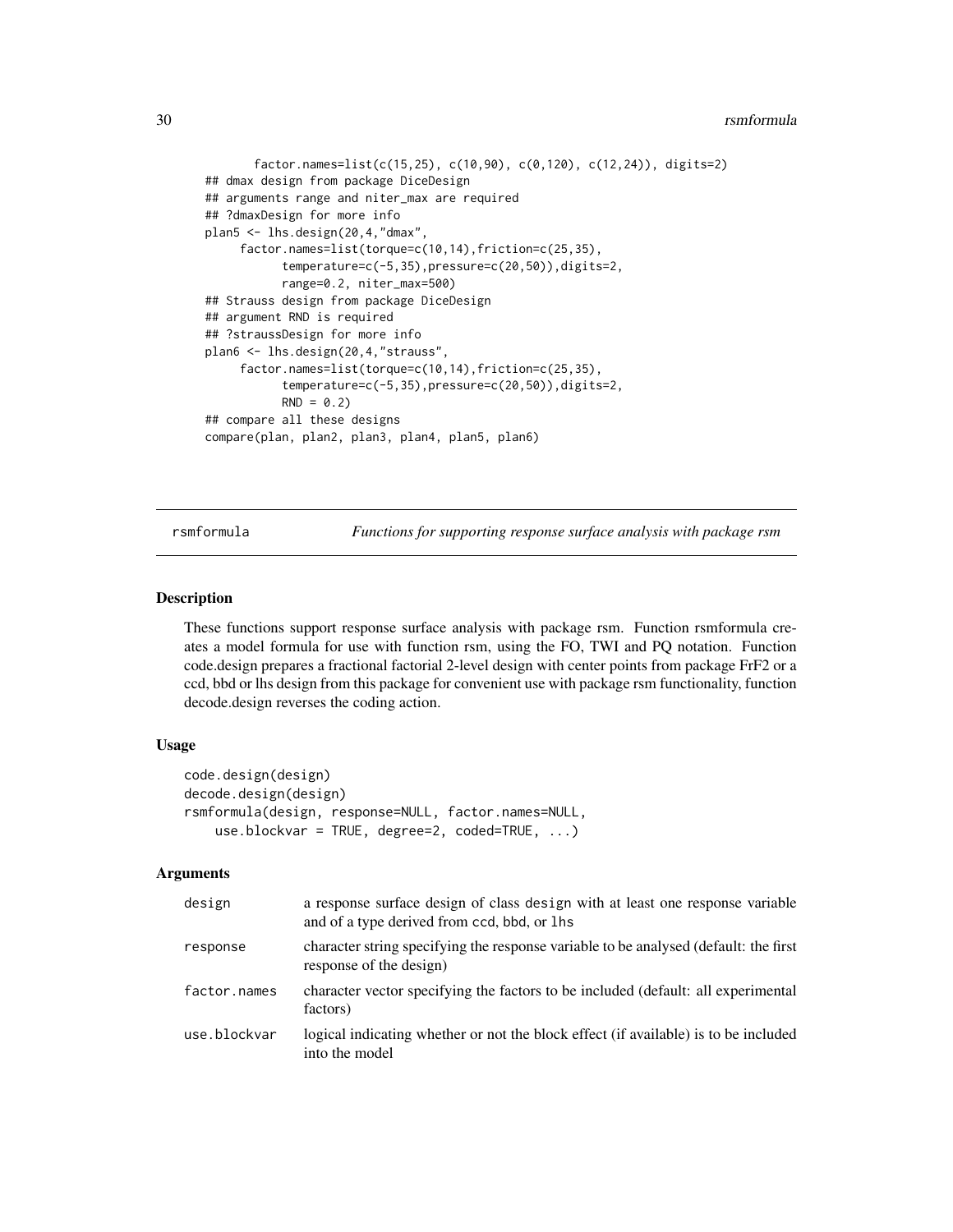#### <span id="page-30-0"></span>rsmformula 31

| degree  | default is 2 for a full second order model. For a first order only model, specify<br>1; for a model with main effects and 2-factor interactions, specify 1.5, degree<br>corresponds to the order element of the object created by function rsm. |
|---------|-------------------------------------------------------------------------------------------------------------------------------------------------------------------------------------------------------------------------------------------------|
| coded   | logical indicating whether the formula is to be provided in coded names $(x1, x2)$<br>etc., coded=TRUE) or original variable names (coded=FALSE)                                                                                                |
| $\cdot$ | reserved for future usage                                                                                                                                                                                                                       |

#### **Details**

Function code.design rescales the variables of a design with quantitative variables according to the information stored in the coding element of the design.info attribute of design, function decode. design rescales a coded design to original units.

Function rsmformula creates a formula for use with function [rsm](#page-0-0). If this function is created in coded variable names (which is the default), it can be used in function [rsm](#page-0-0) together with the coded data object created by function code.design for creating a response surface model, which can be post-processed by the utilities provided in package rsm, especially the [rsm:rsm]{methods} for class rsm objects and functions [steepest](#page-0-0) or [canonical.path](#page-0-0).

#### IMPORTANT: coded vs. original units

The text below assumes that the design has been entered using the default. levels or the factor.names option to specify the factor levels in original units.

The usual steepest ascent analysis is done in coded units, i.e. if e.g. factor X1 has original units 10 (code  $-1 = (10-20)/10$ ) and 30 (code  $+1 = (30-20)/10$ ) and factor X2 has original units 0.1 (code  $-1 =$  $(0.1 - 0.2)/0.1$ ) and  $0.3$  (code  $+1 = (0.3 - 0.2)/0.1$ ), an increase of 10 for a change in factor X1 from 10 to 30 is considered steeper (slope 10/2) than an increase of 9 for a change in factor X2 from 0.1 to 0.3 (slope 9/2). If this behavior is desired, usage of rsmformula with option coded=TRUE and a design generated by code. design is needed.

Otherwise, i.e. when assessment is desired in original units, the ascent for factor X2 (9/0.2) would of course be much steeper than for factor X1 (10/20) in the above example. For obtaining an assessment based on the original units, one can simply use rsmformula with option coded=FALSE and the design itself in original units in the [rsm](#page-0-0) model. This only makes sense for first order models: function [steepest](#page-0-0) always assesses the slope at the origin; for first order models, it does not matter where the slope is assessed. For models with order  $(=\deg$  ree) 1.5 or 2, the steepest analysis in original units is adequate only for the exceptional case that 0 is the point of interest.

#### Value

Function code. design returns a coded. data object for usage with function [rsm](#page-0-0); this object can be returned to its original state by applying function decode.design.

Function rsmformula returns a formula with an F0 (=first order) portion, for degree=1.5 additionally a TWI (=two factor interactions, 2fis) portion, and for degree=2 also a PQ (=pure quadratic) portion.

This representation of the model formula is needed for response surface analyses with package rsm. Per default, the formula comes in coded variable names (x1, x2 etc.).

#### Note

This package is still under (slow) development. Reports about bugs and inconveniences are welcome.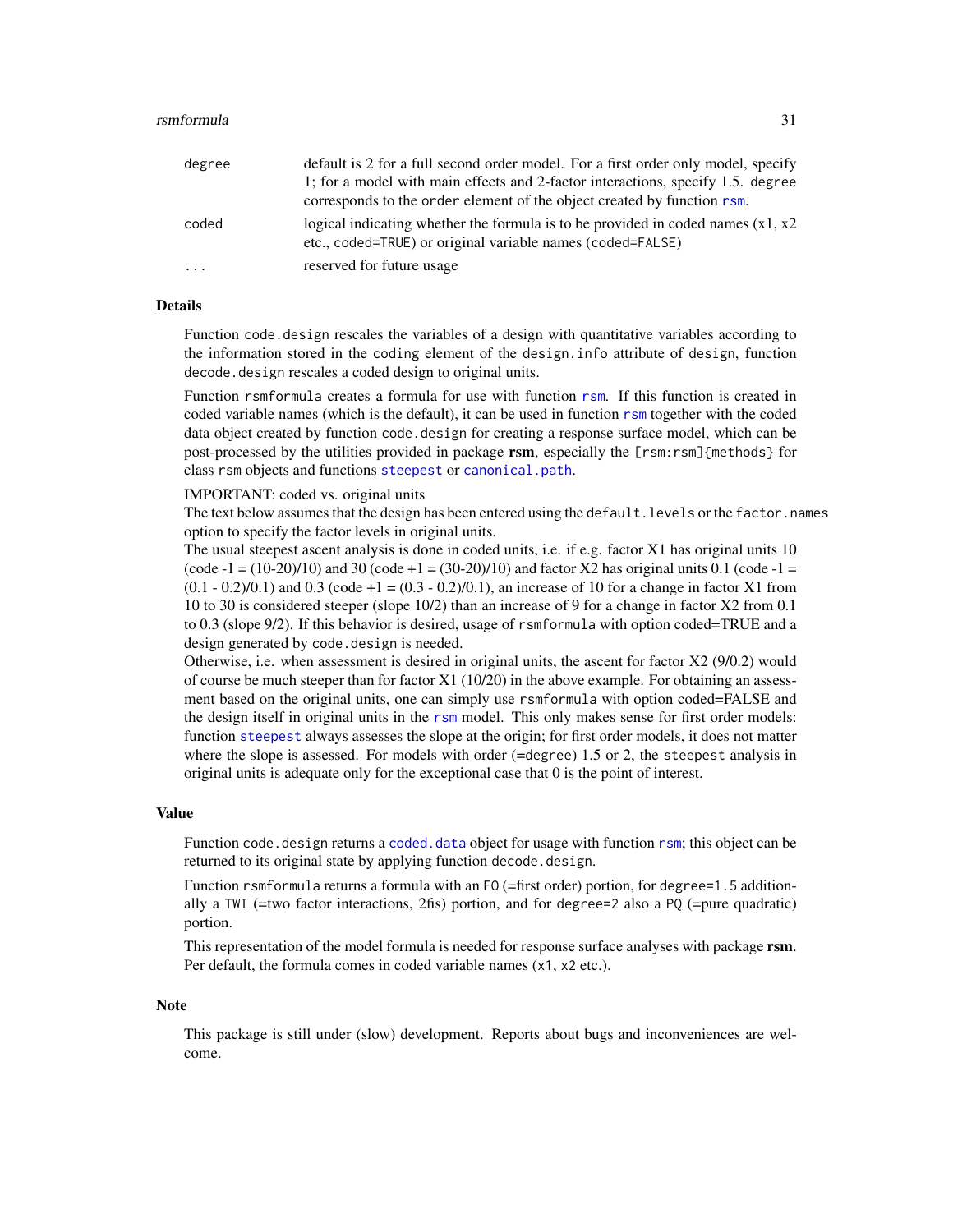#### <span id="page-31-0"></span>Author(s)

Ulrike Groemping

#### References

Lenth, R.V. (2009). Response-Surface Methods in R, using rsm. *Journal of Statistical Software* 32(7), 1-17. URLhttp://www.jstatsoft.org/v32/i07/.

Myers, R.H., Montgomery, D.C. and Anderson-Cook, C.M. (2009). *Response Surface Methodology. Process and Product Optimization Using Designed Experiments*. Wiley, New York.

# See Also

See also [rsm](#page-0-0), [steepest](#page-0-0), [canonical.path](#page-0-0), [contour.lm](#page-0-0), . The [formula](#page-0-0) method for class design objects creates equivalent model formulae in standard model notation.

#### Examples

```
## an artificial example with random response
## purely for demonstrating how the functions work together with rsm
plan <- ccd.design(5, ncenter=6,
      factor.name = list(one=c(10,30), two=c(1,5), three=c(0.1,0.9),four = c(2, 4), five = c(-1, 1))set.seed(298)
plan <- add.response(plan, rnorm(38))
## coding
plan.c <- code.design(plan)
plan.c
decode.design(plan.c)
## first order analysis
   ## formulae needed for first order models:
  rsmformula(plan, degree=1) ## coded
  rsmformula(plan, degree=1, coded=FALSE) ## original units
 ## steepest ascent: steepness assessed in coded units,
  ## results also presented in original units
 linmod1 <- rsm(rsmformula(plan, degree=1), data=plan.c)
  summary(linmod1)
  steepest(linmod1)
  ## steepest ascent: steepness assessed in original units!!!
  ## this is different from the usual approach!!!
  ## cf. explanation in Details section
  linmod1.original <- rsm(rsmformula(plan, degree=1, coded=FALSE), data=plan)
  summary(linmod1.original)
  steepest(linmod1.original)
## second order analysis (including quadratic, degree=1.5 would omit quadratic
  ## formulae needed for second order models:
  rsmformula(plan, degree=2) ## coded
```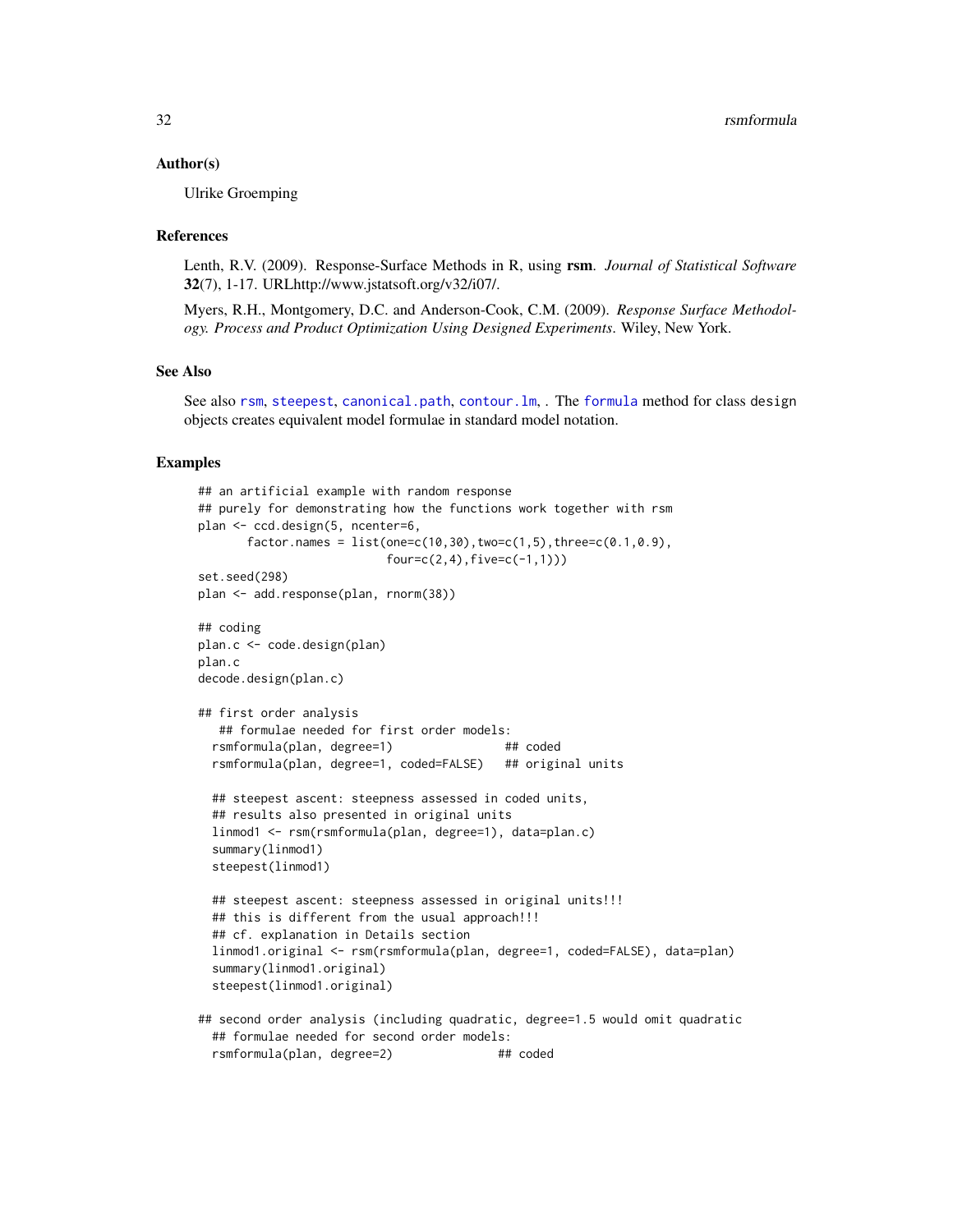#### rsmformula 33

```
rsmformula(plan, degree=2, coded=FALSE) ## original units
   ## the formulae can also be constructed analogously to the FO formulae
   ## by using SO instead of FO
   ## rsmformula returns the more detailed function because
   ## it can be more easily modified to omit one of the effects
## the stationary point is not affected by using coded or original units
## neither is the decision about the nature of the stationary point
## a subsequent canonical path analysis will however be affected,
## analogously to the steepest ascent (cf. Details section)
## analysis in coded units
linmod2 <- rsm(rsmformula(plan, degree=2), data=plan.c)
summary(linmod2)
## analysis in original units
linmod2.original <- rsm(rsmformula(plan, degree=2, coded=FALSE), data=plan)
summary(linmod2.original)
## the contour plot may be nicer when using original units
contour(linmod2, form=~x1*x2)
contour(linmod2.original, form=~one*two)
## the canonical path is usually more reasonable in coded units
canonical.path(linmod2) ## coded units
canonical.path(linmod2.original) ## original units
## analogous analysis without the special formula notation of function rsm
linmod \le rsm(rnorm.38. \sim Block.ccd + (one + two + three + four + five)\textdegree2 +
      I(one^2) + I(two^2) + I(three^2) + I(four^2) + I(five^2), data=plan)
summary(linmod)
contour(linmod, form=~one*two) ## contour plot is possible
## steepest or canonical.path cannot be used,
## because the model is a conventional lm
## contour will not work on the convenience model
## lm(plan), which is otherwise identical to linmod
## (it will neither work on lm(formula(plan), plan))
```

```
## or lm(rsmformula(plan), plan)
```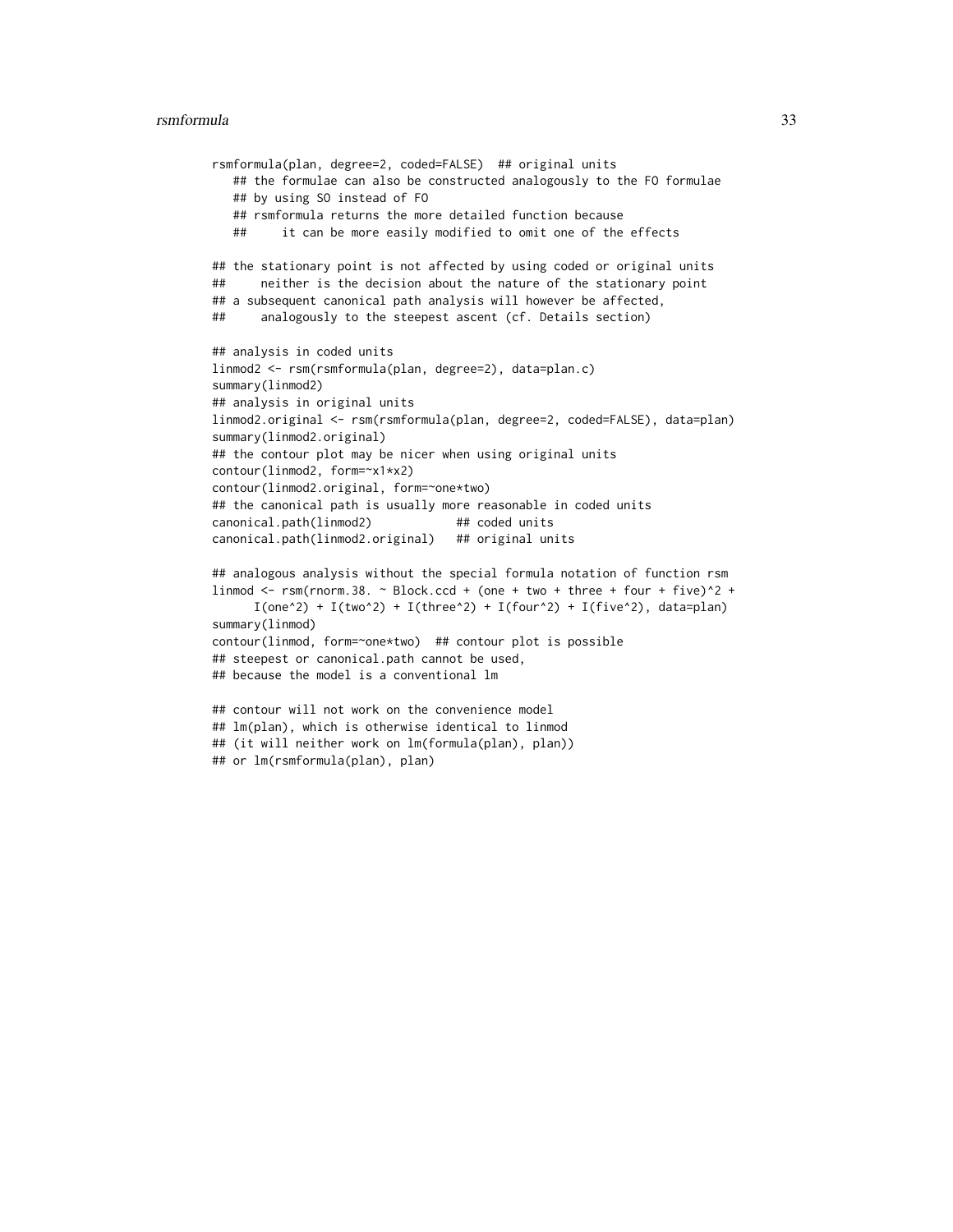# <span id="page-33-0"></span>**Index**

∗Topic array bbd.design, [2](#page-1-0) ccd.augment, [4](#page-3-0) ccd.design, [7](#page-6-0) CentralCompositeDesigns, [11](#page-10-0) DoE.wrapper-page, [12](#page-11-0) Dopt.augment, [13](#page-12-0) Dopt.design, [16](#page-15-0) lhs.design, [21](#page-20-0) optimality.criteria, [27](#page-26-0) rsmformula, [30](#page-29-0) ∗Topic design bbd.design, [2](#page-1-0) ccd.augment, [4](#page-3-0) ccd.design, [7](#page-6-0) CentralCompositeDesigns, [11](#page-10-0) DoE.wrapper-page, [12](#page-11-0) Dopt.augment, [13](#page-12-0) Dopt.design, [16](#page-15-0) lhs.design, [21](#page-20-0) optimality.criteria, [27](#page-26-0) rsmformula, [30](#page-29-0) add.center, *[9,](#page-8-0) [10](#page-9-0)* augmentLHS, *[23](#page-22-0)* bbd, *[3](#page-2-0)* bbd.design, [2,](#page-1-0) *[12,](#page-11-0) [13](#page-12-0)* block, *[8](#page-7-0)* blockpick.big, *[6](#page-5-0)*, *[9](#page-8-0)* canonical.path, *[31,](#page-30-0) [32](#page-31-0)* ccd, *[9](#page-8-0)*, *[12](#page-11-0)* ccd.augment, [4,](#page-3-0) *[9,](#page-8-0) [10](#page-9-0)*, *[12,](#page-11-0) [13](#page-12-0)* ccd.design, *[4](#page-3-0)*, *[6](#page-5-0)*, [7,](#page-6-0) *[12,](#page-11-0) [13](#page-12-0)* CentralCompositeDesigns, *[5](#page-4-0)*, *[9](#page-8-0)*, [11](#page-10-0) code.design *(*rsmformula*)*, [30](#page-29-0) coded.data, *[3](#page-2-0)*, *[6](#page-5-0)*, *[9](#page-8-0)*, *[31](#page-30-0)* compare, *[13](#page-12-0)*, *[25](#page-24-0)* compare *(*optimality.criteria*)*, [27](#page-26-0) contour.lm, *[32](#page-31-0)* coverage, *[28](#page-27-0)* cubic, *[16](#page-15-0)*, *[21](#page-20-0)* decode.design *(*rsmformula*)*, [30](#page-29-0) design, *[3](#page-2-0)*, *[5,](#page-4-0) [6](#page-5-0)*, *[9](#page-8-0)*, *[12](#page-11-0)*, *[15](#page-14-0)*, *[19,](#page-18-0) [20](#page-19-0)*, *[23,](#page-22-0) [24](#page-23-0)* DiceDesign, *[22](#page-21-0)*, *[24](#page-23-0)* discrepancyCriteria, *[28](#page-27-0)* dmaxDesign, *[23](#page-22-0)* DoE.wrapper *(*DoE.wrapper-page*)*, [12](#page-11-0) DoE.wrapper-page, [12](#page-11-0) Dopt.augment, *[13](#page-12-0)*, [13,](#page-12-0) *[21](#page-20-0)* Dopt.design, *[13](#page-12-0)*, *[15,](#page-14-0) [16](#page-15-0)*, [16](#page-15-0) eval.design, *[27](#page-26-0)*, *[29](#page-28-0)* eval\_design, *[29](#page-28-0)* expand.formula, *[14](#page-13-0)*, *[17](#page-16-0)* fac.design, *[16,](#page-15-0) [17](#page-16-0)*, *[21](#page-20-0)*, *[25](#page-24-0)* factDesign, *[23](#page-22-0)* formula, *[32](#page-31-0)* FrF2, *[4–](#page-3-0)[6](#page-5-0)*, *[8](#page-7-0)[–10](#page-9-0)*, *[13](#page-12-0)*, *[19](#page-18-0)*, *[25](#page-24-0)* gen\_design, *[16](#page-15-0)*, *[21](#page-20-0)* geneticLHS, *[23](#page-22-0)* improvedLHS, *[23](#page-22-0)* lhs, *[22](#page-21-0)*, *[24](#page-23-0)* lhs.augment *(*lhs.design*)*, [21](#page-20-0) lhs.design, *[13](#page-12-0)*, [21](#page-20-0) Logic, *[18](#page-17-0)* maximinLHS, *[23](#page-22-0)* meshRatio, *[28](#page-27-0)* mindist, *[28](#page-27-0)* oa.design, *[19](#page-18-0)*, *[25](#page-24-0)* optAugmentLHS, *[23](#page-22-0)* optBlock, *[13](#page-12-0)*, *[19](#page-18-0)* optFederov, *[13](#page-12-0)[–16](#page-15-0)*, *[18](#page-17-0)[–21](#page-20-0)*